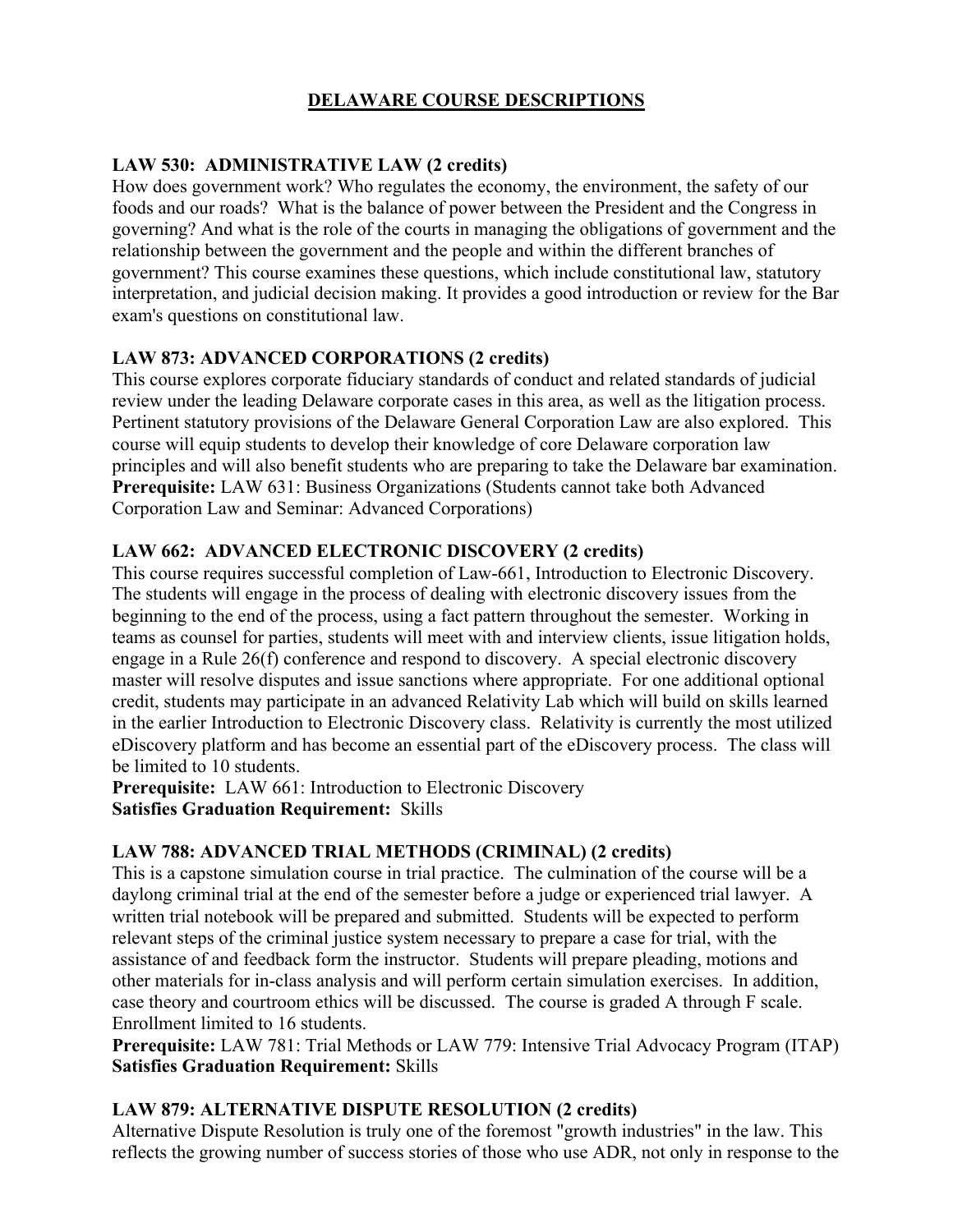delay associated with overcrowded court dockets and high legal costs, but also with the professional, business, and industry realization that there must be a better way. This course considers all the alternatives to traditional adversarial state and federal court adjudication, such as arbitration, mediation, negotiation, dispute prevention (partnering), conciliation, neutral facilitators, and private judging. It also examines court-annexed dispute resolution, such as mediated court settlement, summary jury trials, mini-trials and the use of referees and masters. The multi door courthouse with its menu of dispute resolution options is reviewed. Having identified and examined the emerging alternative techniques, the various methods are examined for effectiveness in light of the growing acceptance of ADR by the courts in all areas including public policy questions, once considered forbidden territory for ADR. Also considered is the allimportant ingredient of ADR, i.e., the selection of the right persons to serve as arbitrator, mediator or other type of neutral. A paper is required.

#### **Satisfies Graduation Requirement:** Skills

#### **LAW 814: APPELLATE PRACTICE & PROCEDURE SKILLS (3 credits)**

This is an experiential learning class that uses Delaware law and the Delaware Supreme Court as its laboratory. Each student experiences the role of an appellate attorney, learns strategies for effective appellate advocacy, and refines the student's advocacy skills through brief writing and oral advocacy before an appellate judge. The central projects entail briefing a case and presenting oral argument. The purpose of this course is to maximize the student's effectiveness as an advocate in the appellate forum at all levels. The following areas are emphasized: appeal strategy; role and function of appellate courts; preserving issues for appeal; the record on appeal; motion practice; effective brief writing; and oral advocacy. There will be an additional hour each week of assignments outside of the classroom. **Satisfies Graduation Requirement:** Skills

# **LAW 6196: ASYLUM AND REFUGEE LAW (2 credits)**

This course will introduce and explore the main concepts, laws, and policies related to protection for those fleeing danger in their home countries. The course will examine the assumptions, origins, and evolution of U.S. asylum and refugee law. Students will gain an understanding of who is protected from serious harm in their home countries, what rights those individuals have throughout the process, and impediments refugees face both at the border and within the United States. The course will also explore what drives refugees to flee their home countries and seek protection in the United States. The course will promote critical thinking about current immigration law and policy.

**Diversity Equity and Inclusion course**

# **LAW 6095: BANKRUPTCY (3 Credits)**

This is the introductory course on U.S. bankruptcy law. Nearly a million U.S. businesses and citizens file for bankruptcy each year. This course will provide an overview of business bankruptcies under chapter 11 (reorganization), as well as personal (consumer) bankruptcies under chapter 13 (individual debt adjustment) and chapter 7 (liquidation). For a business bankruptcy, the course will follow the path of a hypothetical chapter 11 bankruptcy case, including the filing of the case by the bankrupt (the debtor) and the "first day" motions that provide a smooth transition toward a successful chapter 11 reorganization by the debtor, and ending with the confirmation of a chapter 11 plan. For a consumer bankruptcy, the course will follow the path of a hypothetical chapter 13 consumer bankruptcy case, including the filing and confirmation of a chapter 13 plan. Several classes in this course will focus on experiential learning. For those classes, you will be assigned to write pleadings in the hypothetical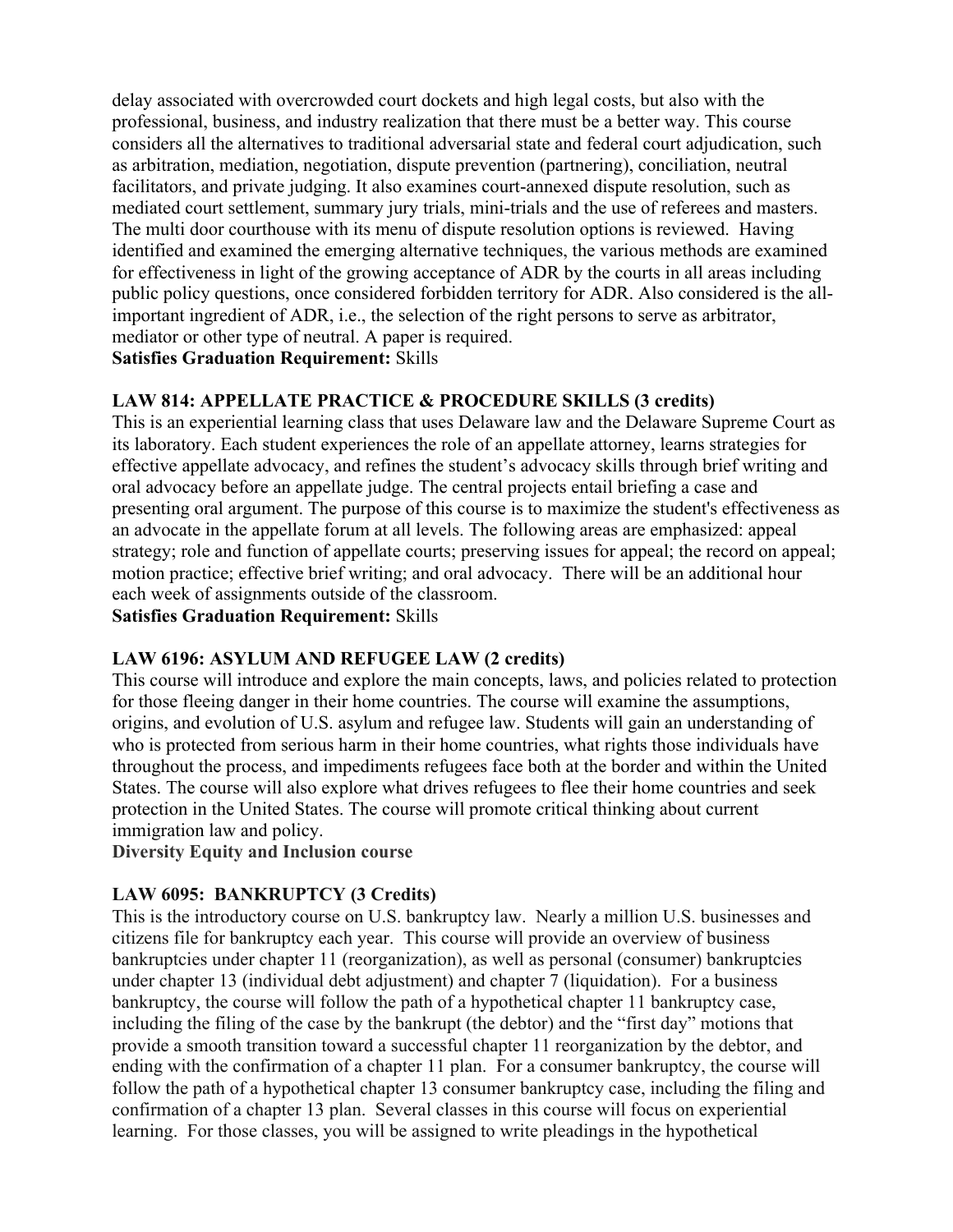bankruptcy case and to argue those pleadings "in court." This course qualifies as an experiential learning class.

**LAW 690 and LAW 6197: BAR EXAM SUCCESS: SUBSTANCE & SKILLS (3 credits)** This course is designed to jumpstart your preparation for taking the bar exam. The course will focus on the substance of some commonly tested subject matter on the Multistate Bar Exam and will also help you develop the skills and strategies you need to pass the bar exam. There is no casebook for the class, but students will be charged \$150 for course materials and access to various online tools required for the course.

This course is **not** intended to replace the full commercial bar preparation course taken in the summer before the bar exam.

# **LAW 631: BUSINESS ORGANIZATIONS (4 credits)**

This J.D. /LL.M. survey course analyzes the conduct of business in each of the principal forms of business organization, and the relative rights and liabilities of the members of such organizations and third persons. The course reviews the uniform partnership statutes, the Model Business Corporation Act, and The Delaware General Corporation Law, and considers the legal principles governing agency and partnership relationships as well as corporations. The course introduces the federal securities laws and the state statutes governing limited liability companies, limited partnerships and limited liability partnerships.

# **LAW 733: BUSINESS PLANNING (2 credits)**

This seminar seeks to develop skills in advising startup businesses. Through class discussion and exercises, students will learn the basics of how to advise clients, who are starting businesses, including how to identify business objectives, evaluate and apply strategic options, and communicate with clients. Class assignments will include creating a budget, negotiating with peers, making a presentation and drafting basic agreements.

# **Satisfies Graduation Requirement:** Skills

# **LAW 844: BUSINESS PRINCIPLES (2 credits)**

This course introduces concepts and documents with which business lawyers should be conversant. These concepts and documents include basic accounting principles, present value and risk, discounted cash flow analysis, option value, basic financial analytical tools, and basic business financing forms (including trust indentures, shareholders' agreements, and preferred stock terms).

# **LAW 843: CAPITAL PUNISHMENT (2 credits)**

This course provides a survey of capital punishment beginning with the Supreme Court's striking and reinstitution of the death penalty in the mid-1970s. Topics include political dimensions of capital punishment, substantive limitations on its imposition, procedural concepts governing its use and the law of habeas corpus. Offered as course or seminar; students may not take both. **Prerequisite:** LAW 505: Criminal Law

# **LAW 977: CHILD ABUSE AND NEGLECT (2 credits)**

This course will be an in-depth study of the welfare system from the reporting of child abuse, through emergency seizures, court interventions, proof of maltreatment, evidentiary issues to adjudication and permanency planning. It will cover such topics as: defining maltreatment, privilege to discipline, neglect, sexual abuse, psychological maltreatment, medical neglect, termination of parental rights and representing children.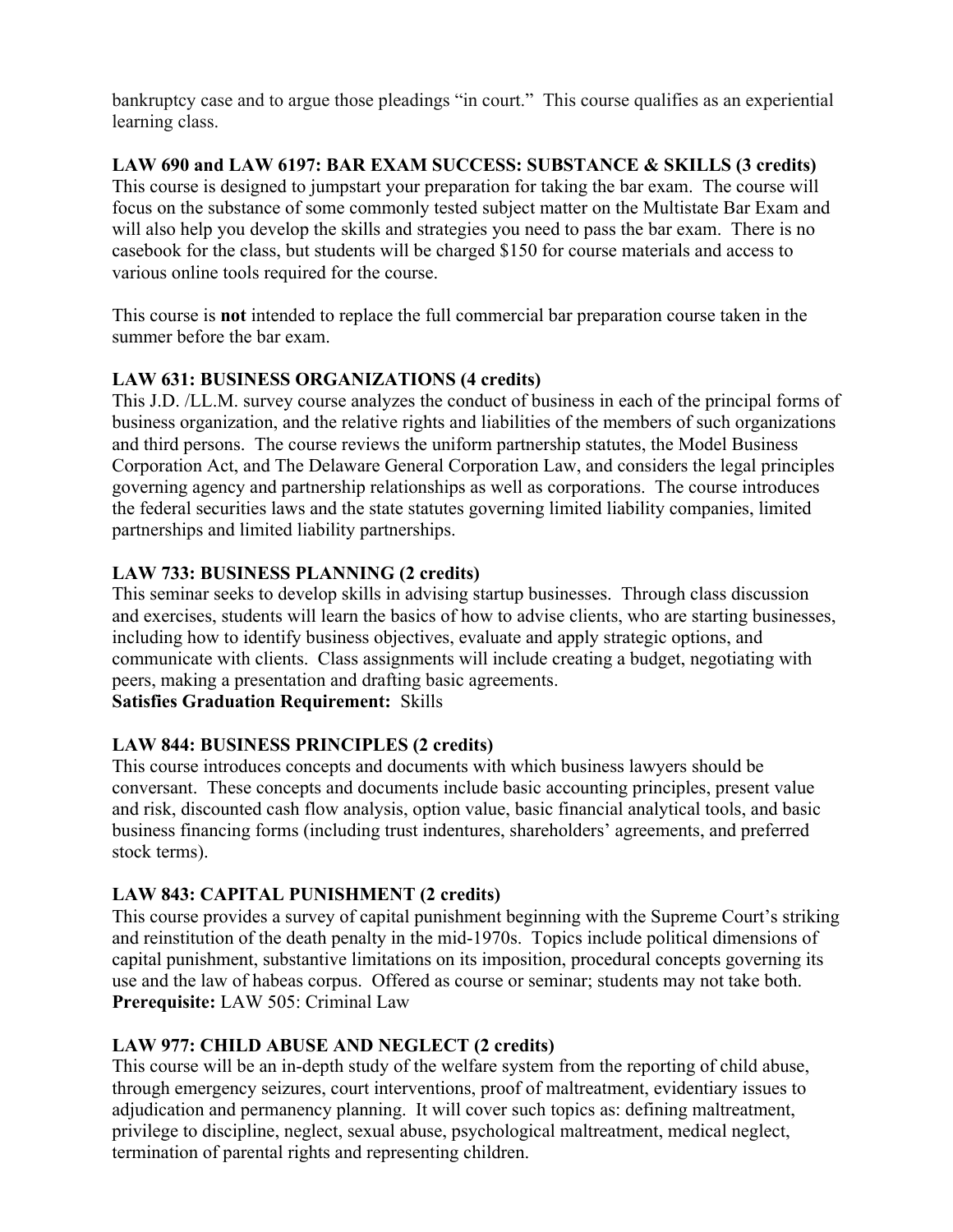# **LAWD-634: CHILDREN AND THE LAW (2 credits)**

This seminar course will cover the status and rights of children in the United States. Topics will include the rights of parents over their children and when state action is warranted, special protected classes (such as native children under the Indian Child Welfare Act), education rights/special education, and juvenile justice issues. We will also address controversies including immigration issues for undocumented children, the Family First Prevention Services Act, trauma informed care, and when parents forfeit the right to make decisions for their children. We will also delve into current day topics including who has the right to consent between children and parents, social media, and medical decision making. Class discussions may include visits from guest speakers who practice in these areas. Assignments will include one reflection essay and a take home exam.

# **LAW 6140: CIVIL DEPOSITION SKILLS (2 credits)**

This class is a hands-on introduction to the skills of taking and defending discovery depositions in civil cases. Within the context of a simulated contract dispute, you will learn by doing all of the major steps typically involved in civil deposition – drafting the notices, reviewing pleadings and documents to prepare for the deposition, consulting with your client, preparing your witness – ultimately leading up to your taking and defending a deposition of the key witnesses in the case. We will work in a firm-like setting so that we can help each other understand and improve our deposition skills. If you are interested in practicing in any area of law in which civil litigation can take place, this is your chance to learn, practice, and hone a critical set of skills that will help you be ready to practice after graduation.

**Satisfies Graduation Requirement:** Skills

# **LAW 502: CIVIL PROCEDURE I (4 credits)**

This course studies civil litigation procedure, with emphasis on modern federal practice. Topics covered are pleadings (including joinder of claims, permissive joinder of parties, and impleader), discovery, judgment without a jury (including summary judgment, judgment as a matter of law, and new trial), subject matter jurisdiction, personal jurisdiction, and venue.

# **LAW 6179: CIVIL PROCEDURE II (2 credits)**

This course explores civil litigation topics not covered in Civil Procedure I. Units include the following: claim and issue preclusion, the Erie doctrine and other choice of law issues, and complex joinder of parties (compulsory joinder of parties, intervention, class actions, and interpleader). If time permits, the course may also address some appellate processes and the right to a jury trial.

# **LAW 903: CLINICAL EXTERNSHIP (3 credits)**

Students enrolled in the Clinical Externship Program are placed in a wide variety of field placements, such as prosecutors, public defenders, general and specialized legal services offices and legal offices of non-profit corporations. The program is a full year clinical layering experience, with students engaging in supervised aspects of practice ranging from litigational to transactional from federal to state; from judicial to legislative to administrative. Regular placements are available in Delaware, New Jersey and Pennsylvania, and sometimes Maryland, Virginia and the District of Columbia. The program is designed to enhance the student's practice skills, to familiarize the student with law practice procedures, to demand critical reflection upon proceedings in law practices and in the legal profession, to provide an in- depth, advanced experience with the professional responsibilities of lawyers and judges, to enhance the student's ability to deal with issues of supervision in a legal setting, and to assist students in bringing career objectives into focus. Externs perform many of the normal duties of a practicing attorney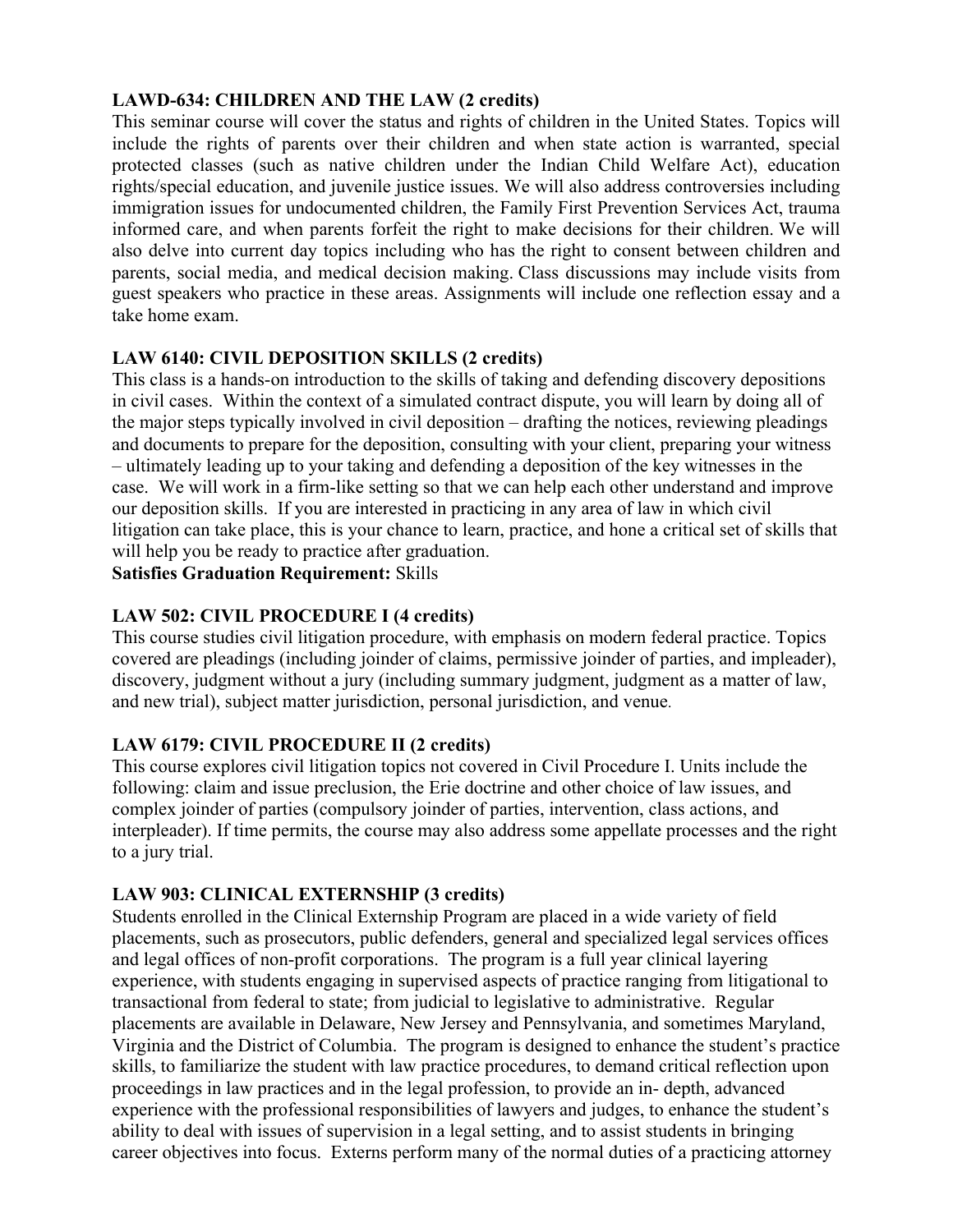under the field supervision of the attorney to whom (s) he is assigned. Enrollment in the program is for a minimum of two semesters. A student must devote an average of ten hours per week to their responsibilities in the field placement. Students also meet weekly for a classroom component. The class meets in large groups for simulation exercises that focus on issues of skills and professionalism related to their lawyering experience, and in small groups to analyze and discuss readings and supervises practice experiences. In addition, each student is required to keep a reflective journal of his/her experience, to be submitted to the faculty directors on a regular basis. Students earn a total of four (4) credits per semester two (2) pass/fail for the field placement component; two (2) graded for the classroom component) for a total of eight (8) credits for the required two semester sequence.

**Prerequisites:** LAW 702: Professional Responsibility and LAW 836: Evidence. Applicants must have completed three semester of instruction and possess and maintain a minimum grade point average of 2.3. The faculty directors of the program have final authority to determine which students qualify for admission to the program, and which students to assign to which placements. Applicants must submit a complete current transcript of grades (student copy), two copies of a current resume and a Non-Classroom Credit Approval Form (available from the Registrar).

**Satisfies Graduation Requirement:** Skills

# **LAW 6173: COMMERCIAL REAL ESTATE TRANSACTIONS (2 credits)**

A problem-oriented study of commercial real estate and development transactions including (i) how to negotiate commercial loan documents, such as loan agreements, mortgages and guaranties, (ii) preparation of, and understanding, corporate resolutions, secretary certificates, and other corporate documents, (iii) review of UCC-1, lien, judgment, litigation searches, (iv) legal opinions, (v) review of commercial transaction documents (surveys, site plans, mortgages, assignments of leases, bills of sale, etc.), and (vi) how to prepare for a commercial closing (organizational skills, closing checklist, file management, conference calls, etc.). Students will review and revise commercial real estate transaction documents and will negotiate document terms in lieu of a written final exam.

#### **Satisfies Graduation Requirement:** Skills

# **LAW 6213: COMMUNITY IMPACT LAWYERING: THEORY, SKILLS, AND ROLES (3 credits)**

From equal voting rights to police reform, and from income inequality to educational equity, change is in the air. The struggle for freedom, equality and full citizenship requires lawyers to utilize innovative skills and methods to help minority and marginalized communities. Students will review recent PA state policy reports on trauma, youth courts, and the juvenile justice system and craft legislation to 1) transform school discipline into a restorative and less punitive system, and 2) reform the justice system. Students will learn practices and strategies to confront income inequality such as: the Community Reinvestment Act, Community Benefit Agreements, and Timebanking. They will learn how movement lawyers use coalition building, community education and training to empower disadvantaged populations. Social change occurs when power shifts. Some past protests led to positive change, and some grievances led to new legislation - but not always. Often state power defeated federal equal protection claims in our courts, corporate power impeded citizen freedom in our economy; and everyday institutional practices frustrated equity and inclusion. Students will conceive their own theory of change, and learn how to use the law to improve society for all citizens. Multiple guest lectures will supplement course readings. **Satisfies Graduation Requirement:** Skills **Diversity Equity and Inclusion course**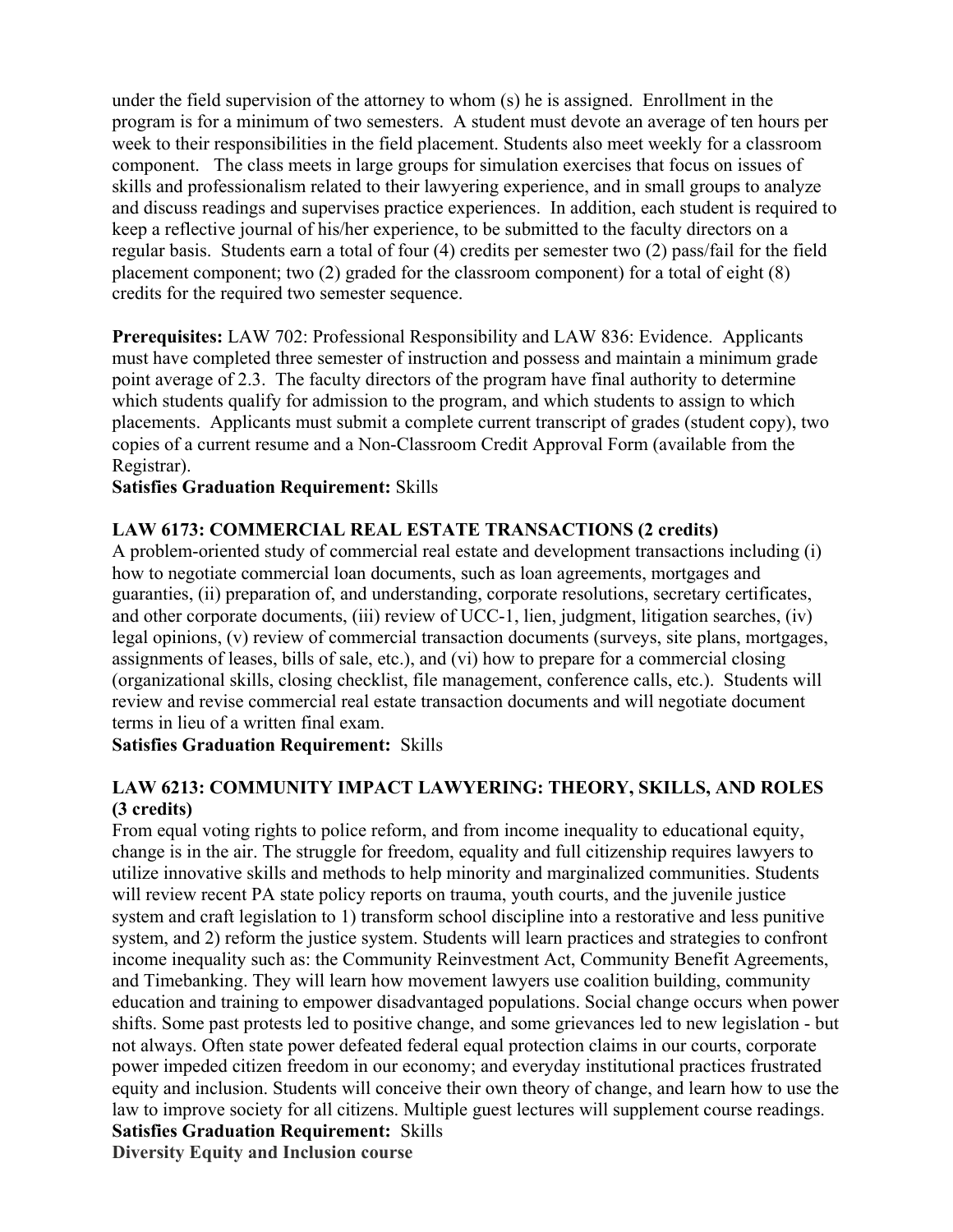# **LAW 6170: CONSTITUTIONAL LAW: FIRST AMENDMENT (2 credits)**

This class examines the First Amendment of the Unites States Constitution, and specifically the Amendment's protections of freedom of speech and freedom of religion. Free speech topics include government regulation of speech based upon a speaker's message and government regulation of speech for other reasons such as aesthetics, tranquility, and order. Freedom of religion topics include government actions that interfere with a person's religious practice and government actions that favor or benefit religion.

# **LAW 6172: CONSTITUTIONAL LAW: STRUCTURE AND RIGHTS (4 credits)**

This class explores the provisions in the United States Constitution that set up the structure of the federal government and establish the relationship among the federal government, state and local governments, and the people. In addition, the class explores a variety of individual rights, including the right to the equal protection of the laws, substantive and procedural due process, and economic liberties.

# **LAW 747: CONSTITUTIONAL LAW: THE JUDICIAL BRANCH (3 credits)**

This course covers the subjects contained in the first part of the MBE Constitutional Law outline. The topics are not taught anywhere else in the curriculum. The theme is the federal judiciary in our system of government. First, the course addresses the scope of federal judicial power. Second, the class studies issues of federalism presented by the existence of two sets of courts – state and federal. Finally, it examines the tensions inherent in the separation of powers between the political branches and the judiciary. (If you have taken Federal Courts, you are not permitted to take this course)

# **LAW 6190: CONTRACT DEVELOPMENT AND NEGOTIATION (3 credits)**

This is a hands-on course involving developing contract term sheets, preparing contracts, and negotiating key contract terms. The course is intended to better prepare students to represent large and small companies in common transactions. The first portion of classroom time will include lectures and discussions focused on contract terms, drafting common contracts, handling client interactions, and negotiation strategies. The remainder of the class will be spent on group contract drafting and role-playing/practical exercises. Projects (exemplifying real-life transactions) will involve students interviewing clients, crafting contract term sheets based on client goals, negotiating key terms, preparing summary term sheets for definitive contract drafting, and drafting contracts. Grading will be pass/fail based on level of effort including class participation.

**Prerequisite:** LAW-508, Contracts I **Satisfies graduation requirement:** Skills

# **LAW 508: CONTRACTS I (4 credits)**

This course studies the law governing contracts and contractual relationships. The course introduces the students to contract formation, interpretation, defenses, performance, nonperformance and remedies, and explores the role of contract law in a market economy. This course is the prerequisite to Contracts II.

# **LAW 6168: CONTRACTS II (4 credits)**

This course is the continuation of the study of the law governing contracts and contractual relationships that began with Contracts I. The course more extensively considers contract formation, interpretation, defenses, performance, non-performance and remedies, especially under the provisions of Article 2 and (if time permits) Article 2A of the Uniform Commercial Code applicable to transactions in goods. This course also introduces students to assignment,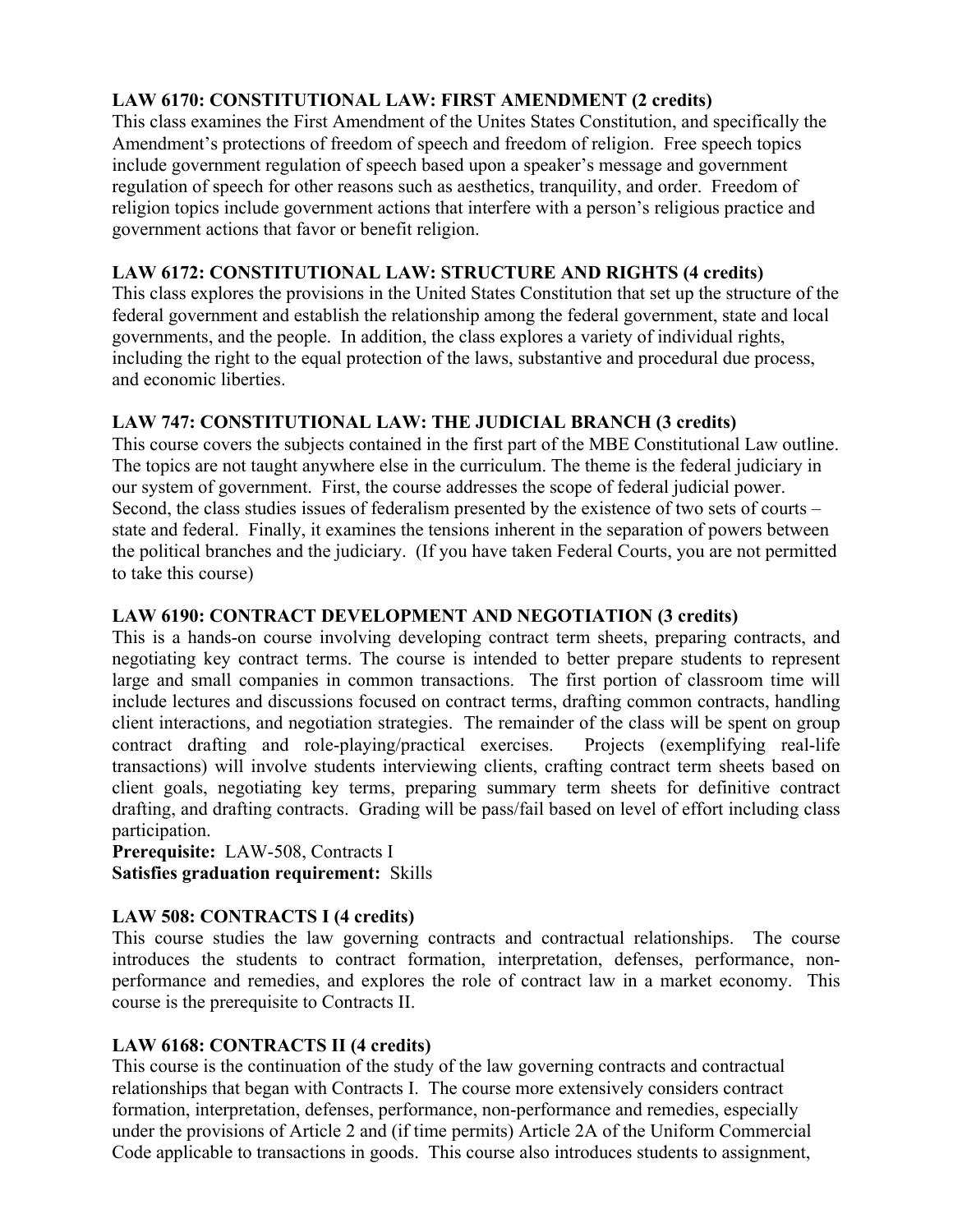delegation and third-party beneficiary rights. Successful completion of Contracts I is a prerequisite to this course.

# **LAW 734: COPYRIGHT LAW (3 credits)**

This course surveys the law of copyright. Topics to be discussed include the subject matter of copyright; ownership and transfer of copyrights; the rights afforded to copyright owners; duration of copyright rights; infringement; and remedies. Related areas of law, such as author's moral rights, unfair competition, and contractual protection of ideas, are also addressed.

# **LAW 6115: CRIME & PUNISHMENT IN THE UNITED STATES (2 credits)**

This Inside-Out course is an opportunity for a group of law students and a group of students who are incarcerated to exchange ideas and perceptions about crime, justice, the criminal justice system, corrections and imprisonment. Readings will include scholarly articles, news reports and case law. Our three-hour weekly meetings will take place at the Plummer Community Correctional Center in Wilmington. Law students will carpool to class from campus at 5:00 pm. Graded projects will include papers and a group project. Enrollment is limited to 10 law students who will be selected by the instructor following interviews. For more information, please contact Prof. Romie Griesmer

Interested 2L and 3L students may apply using the following link: Inside-Out Application

# **Diversity Equity and Inclusion course**

# **LAW 505: CRIMINAL LAW (3 credits)**

This course studies the general principles that underlie statutory criminal liability, including a consideration of their judicial application in the context of selected offenses and defenses.

# **LAW 506: CRIMINAL PROCEDURE I – INVESTIGATION (3 credits)**

This course provides in-depth consideration of the fourth amendment's protection against unreasonable search and seizure, the Fifth Amendment's right against compulsory selfincrimination, and the sixth amendment's right to counsel, all with particular emphasis on the judicial interpretation of the application of these constitutional provisions within the context of police investigation of crime.

# **LAW 784: CRIMINAL PROCEDURE II – PROSEC. & ADJUC. (3 credits)**

This course surveys the criminal justice process from arrest through appeal. Constitutional provisions, statutes, rules of criminal procedure, and practice strategies concerning prosecutorial discretion, initial appearance, pre-trial release or detention, preliminary hearing, grand jury procedure, plea-bargaining and selected trial and appellate issues are considered. **Prerequisites:** LAW 505: Criminal Law and LAW 506: Criminal Procedure I – Investigation

# **LAW 6206: CRITICAL RACE THEORY (3 credits)**

This course explores critical race theory, a theoretical framework developed that rose to prominence in the 1980s. This theory questions law and society at its juncture with race and power. Critical race theory is critical of assumptions about the law's race neutrality and colorblindness, and openly discusses the role of law in (re)producing racial and ethnic hierarchies. The course starts by exploring the leading articles and arguments that are the foundation of critical race theory and ends by applying its analytical and methodological approaches to current issues, including mass incarceration and affirmative action. The course explores interdisciplinary approaches, including social science research, narrative, legal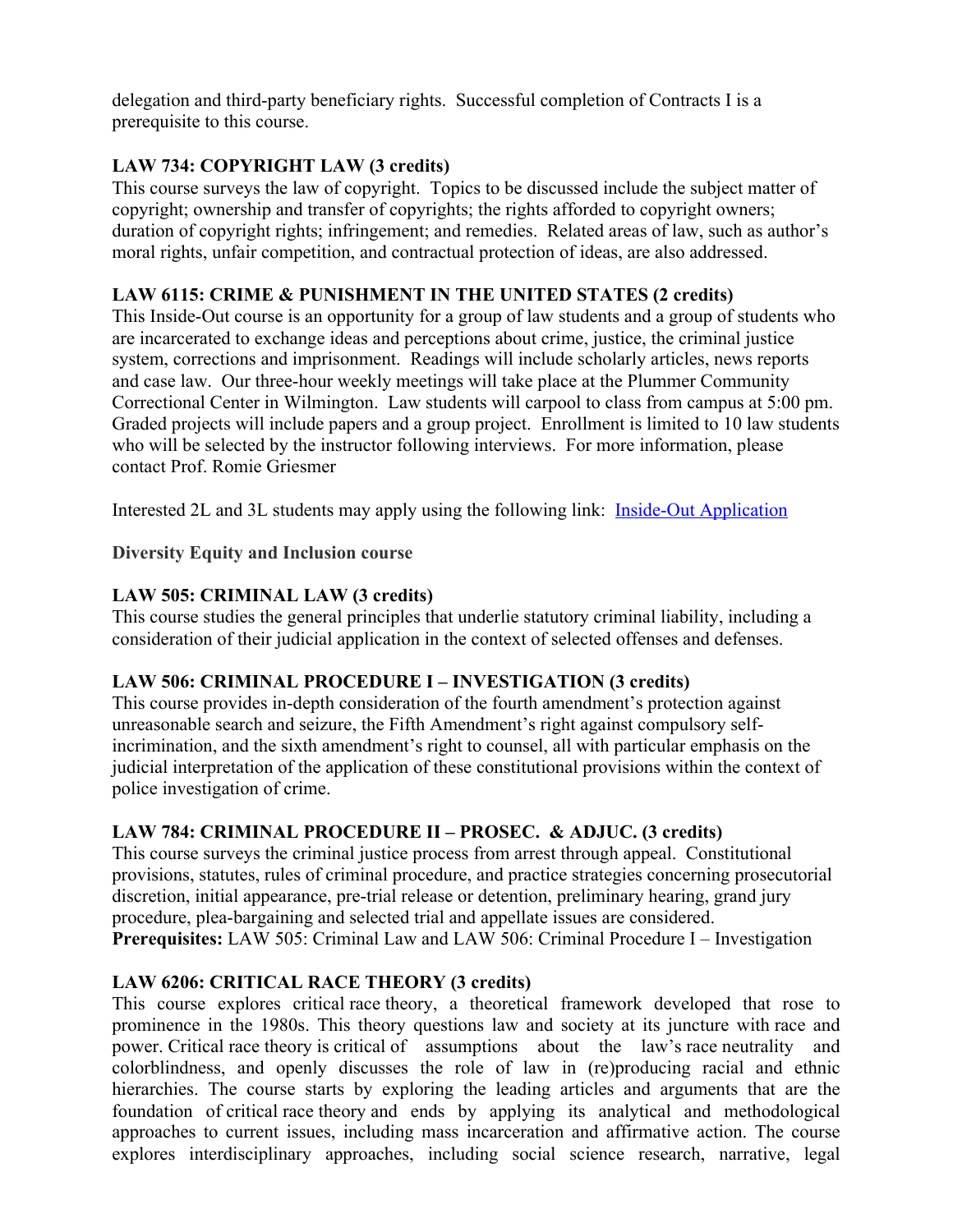scholarship, and philosophy to provide students with an overview of this theory and enable them to apply it to contemporary issues. The primary objective of this course is for you to understand and apply general concepts developed within the critical race theory scholarship and to be able to apply these concepts in varied legal contexts and settings. Our discussions will explore topics such as interest convergence, intersectionality, the whitening of Mexican identity, and implicit bias.

#### **Diversity Equity and Inclusion course**

# **LAW 672: CYBERLAW (2 credits)**

This 2 credit skills course has been designed to review a number of emerging areas driven by the evolution of the law and technology. Through weekly simulations, student will counsel clients on the development law firm and business policies relating to privacy and social media. They will simulate the reporting and interviewing with federal authorities regarding computer hacking and scamming. Sitting as a hypothetical Supreme Court Commission, the class will review and develop ethics rules involving lawyer competency and client confidentiality, as they relate to technology. The class will also work together to develop a proposed Restatement of the Law on Artificial Intelligence. Students will be graded on assignments, class participation and a 15 page paper relating to one of the law and technology issues of their choosing. **Satisfies Graduation Requirement:** Skills

# **LAW 917: DELAWARE CIVIL CLINIC (6 credits)**

This one semester client services clinical program provides students in their final year of law school with an opportunity for intensive study and actual experience in representation of clients with civil legal problems under the supervision of law school clinical instructors. Students participating in the civil clinic will interview and counsel clients, frame legal issues in cases, draft pleadings and in litigation under the third year law student practice rule. In addition, a weekly 9 seminar will provide training in basic lawyering skills and discussion of substantive, procedural and ethical problems encountered in clinical work. Each student will work a minimum of twenty (20) hours per week including semester time. Participation is limited to twenty-five (25) students in their final year of law school. Selection for the civil clinic, unlike regular course selection, is based upon an application procedure, which may include written materials, interviews, and a final acceptance decision, by the Civil Clinic Director. **Prerequisites:** LAW 836: Evidence and LAW 702: Professional Responsibility **Satisfies Graduation Requirement:** Skills **Diversity Equity and Inclusion course**

**LAW 770: DELAWARE JOURNAL OF CORPORATE LAW – BOARD (1 or 2 credits)** Please contact Delaware Journal of Corporate Law for more information.

# **LAW 762: DELAWARE JOURNAL OF CORPORATE LAW – NOTE (1 credit)**

Please contact Delaware Journal of Corporate Law for more information.

# **LAW 763: DELAWARE JOURNAL OF CORPORATE LAW – STAFF (1 credit)**

Please contact Delaware Journal of Corporate Law for more information.

# **LAW 740: DELAWARE PRACTICE (2 credits)**

This course provides an analysis of the jurisdiction of the courts in Delaware, civil and criminal procedure in Delaware courts, and special procedures applicable to Delaware. Delaware Practice should prepare students to practice law in the criminal and civil courts of the state. **Prerequisite:** LAW 836: Evidence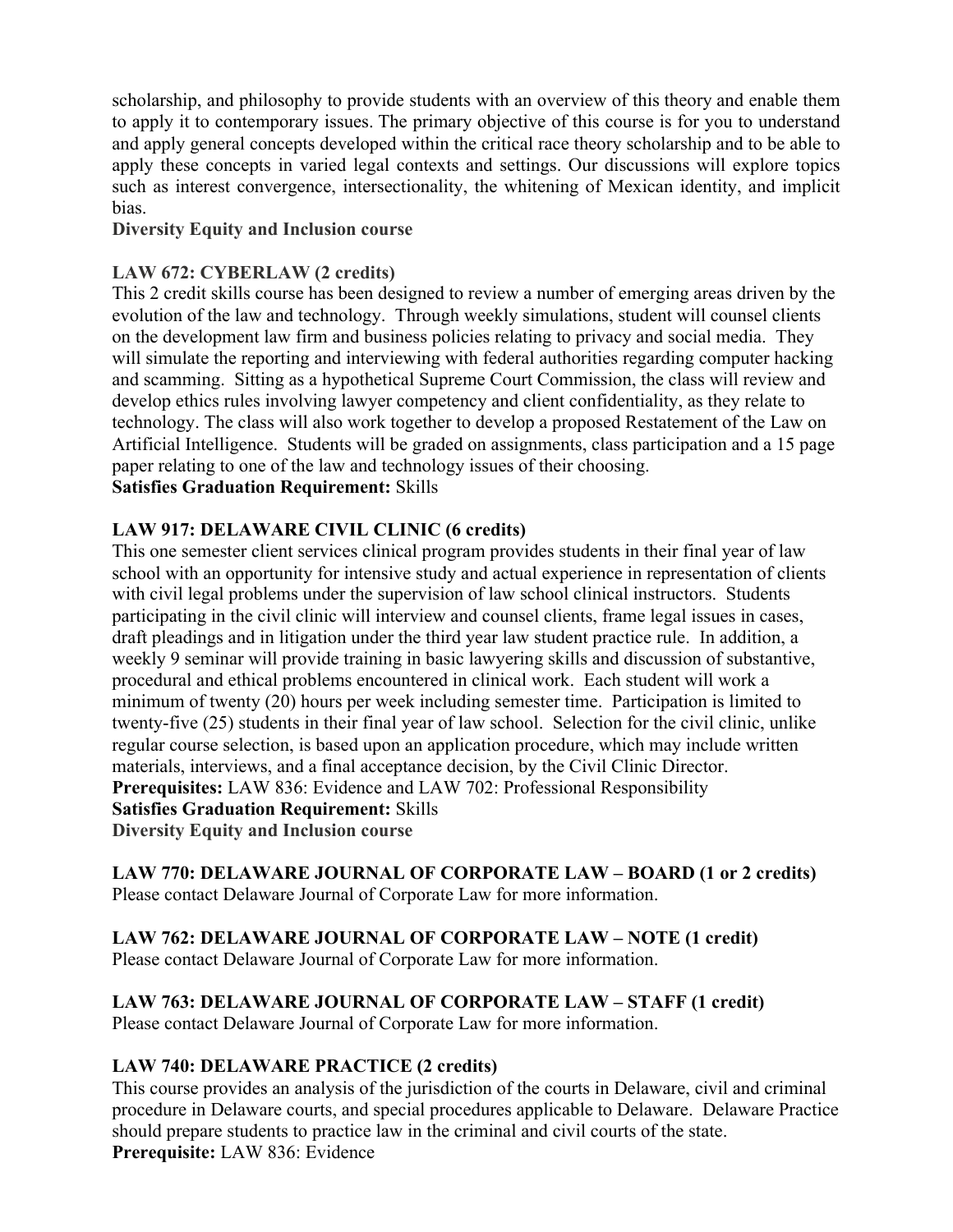# **LAW 6205: DIGNITY LAW (3 credits)**

This course explores human rights law from the perspective of human dignity. According to the ABA, dignity rights are the foundation of a just rule of law and should be protected in all legislative, executive, and judicial functions. International law is based on the recognition of human dignity and, increasingly, courts in the US and abroad are protecting human dignity in cases dealing with all aspects of the human experience, from rights of conscience to health care to criminal sentencing to abortion to voting, and more. This course surveys how courts are shaping the law to reflect and protect the essential value of human dignity. There will be a takehome exam.

#### **Diversity Equity and Inclusion course**

# **LAW 6214: DIGNITY RIGHTS CLINIC (3 credits)**

The Dignity Rights Clinic (DRC) is Delaware Law School's newest clinic and the first law school clinic in the world dedicated to advancing the principle of human dignity under law. The Clinic provides legal services to clients in non-representational matters to help shape the law's commitment to the protection and promotion of the inherent, inalienable, and equal worth of every person, everywhere.

The DRC is part of the Dignity Rights Project and builds on the work that students in the Dignity Rights Practicum have been doing since 2016. The Clinic, like the Practicum, also works with the Dignity Rights Initiative, a non-profit organization founded by Professors Erin Daly and James R. May.

Dignity rights are the legal rights that flow from the recognition of the equal worth of every "member of the human family." Because human worth is implicated in every aspect of life, dignity rights protect the full range of the human experience, including rights to freedom of conscience and political participation, rights to equality and equal treatment, rights to live with dignity (including the right to health, to education, to a healthy environment, and so on) and rights to express one's own identity and have agency over one's own life course (including rights to marriage equality, family life, and so on). In short, they comprise all the rights necessary to be treated "as a person." Clinical work may involve any of these sets of rights.

Indeed, dignity rights have been recognized in the constitutions of more than 160 countries and have been implicitly recognized by courts in constitutional systems even where they are not explicit, as in the United States. At the same time, dignity rights are the backbone – the source and the very purpose – of international human rights law, recognized in the International Bill of Rights as well as in regional human rights instruments in the Americas, Europe, and Africa. In 2019, the American Bar Association resolved that dignity rights are the "foundation of a just rule of law" and established a Dignity Rights Initiative which works in partnership with the Law School's Dignity Rights Project.

The Dignity Rights Clinic is offered in both fall and spring semesters for 3 credits each semester. Students are not required to take both semesters but may be given permission to do so on an individual basis.

**Satisfies Graduation Requirement:** Skills

**Diversity Equity and Inclusion course**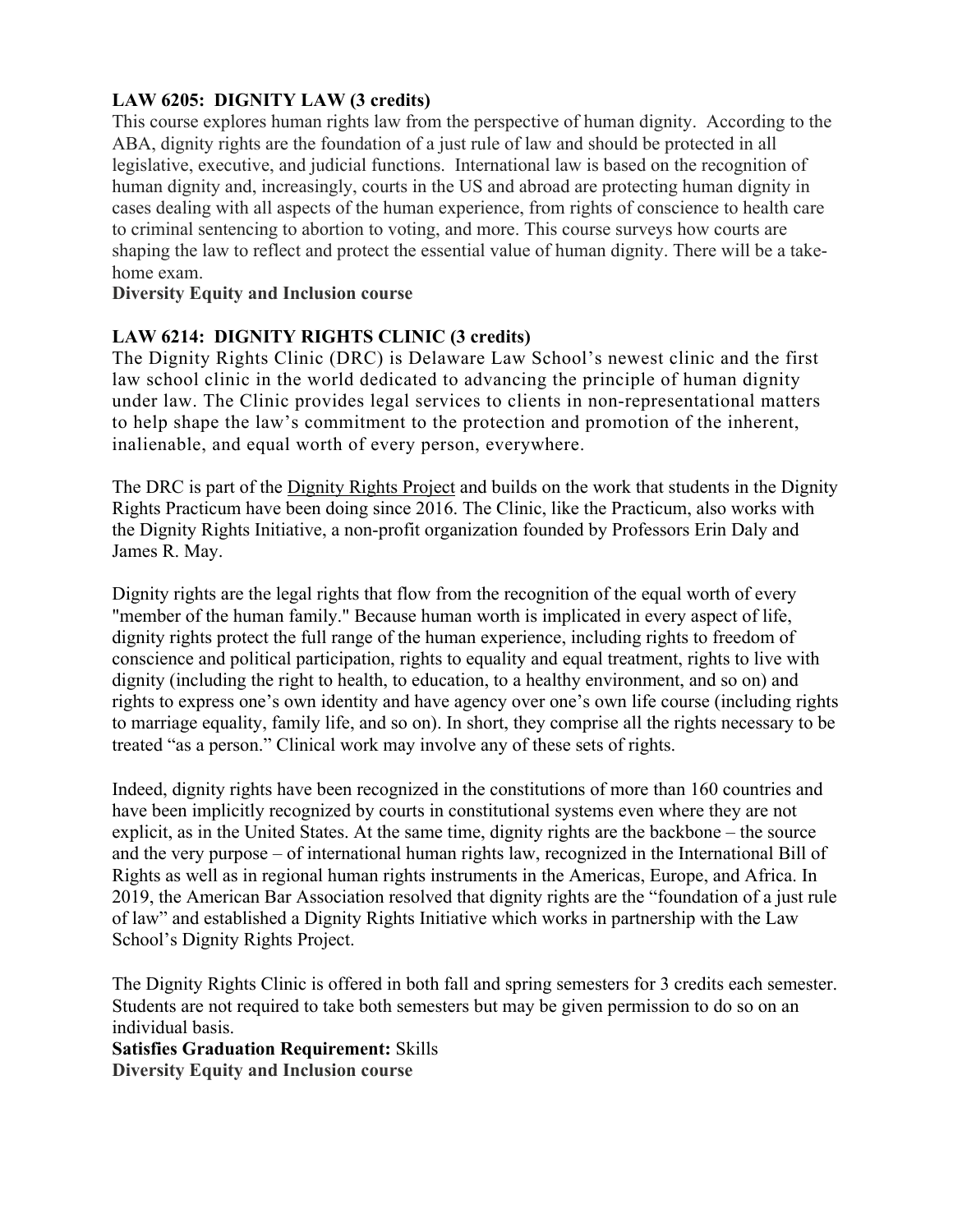# **LAW 6153: DIGNITY RIGHTS PRACTICUM (2 credits)**

The **Dignity Rights Practicum** combines the best of seminar instruction (discussion, perspectives, and a research report) with experiential learning (working with real partners on real applications to help real people).

Dignity Law is a new area of law. At its root, it is the body of law that flows from the recognition of the equal and inalienable value of every member of the human family. (For a brief video, click here). This recognition affects rights in all areas of law – from constitutional, corporate and human rights law, to torts, family law, criminal law, international law, human rights law, employment law, environmental law, and more. The practicum permits students to work with a project partner, research a topic, write a paper, and share their work to broaden and deepen their own experience: *your work will be used in actual, ongoing legal advocacy.*

Since the Practicum's inception, nearly 80 students have worked with local and global partners in Albania, Bhutan, Colombia, France, Haiti, Pakistan, United Kingdom, United States, South Africa, as well as with institutional partners such as to the United Nations High Commission for Human Rights and to the American Bar Association. Some prior students enrolled in the practicum talk about their experience in this video.

The Practicum works with Dignity Richard Project, which aims to set dignity in action through public and professional education, advocacy, and support for high-impact lawyering. This is a unique opportunity for students who seek an intensive leaning and lawyering experience. The course is available to JD and LLM students, and those enrolled in the day or evening. There are no prerequisites. Enrollment is limited.

**Diversity Equity and Inclusion course**

# **LAW 798/799: DIRECTED RESEARCH (1 or 2 credits)**

Students may write research papers for credit under the supervision of a full-time member of the faculty. The faculty member must approve the subject. **Prerequisite:** Successful completion of one Seminar

# **LAW 765: DISABILITY LAW (2 credits)**

This course examines the legal response to the issues confronting people with disabilities. General topics include the meaning of disability; the historical treatment and contemporary social status of people with disabilities; the role of the law in the construction of disability; and constitutional and statutory protections against discrimination in: education; employment; family rights; federally funded programs; housing; and public accommodations, benefits and services. Specific legal rights and protections include: the legal protection guarantee; Section 504 of the Rehabilitation Act of 1973; the Americans with Disabilities Act; the Fair Housing Amendments Act; the Individuals with Disabilities Education Act; and the benefits available under the Social Security Act (SSD/SSI and Medicare/Medicaid).

**Diversity Equity and Inclusion course**

# **LAW 842: DRAFTING OF ESTATE PLANNING DOCUMENTS (2 credits)**

This course develops the practical lawyering skills involved in drafting client estate documents. Classroom time includes lecture/discussion, and drafting wills, powers of attorney and healthcare directives.

# **Satisfies Graduation Requirement:** Skills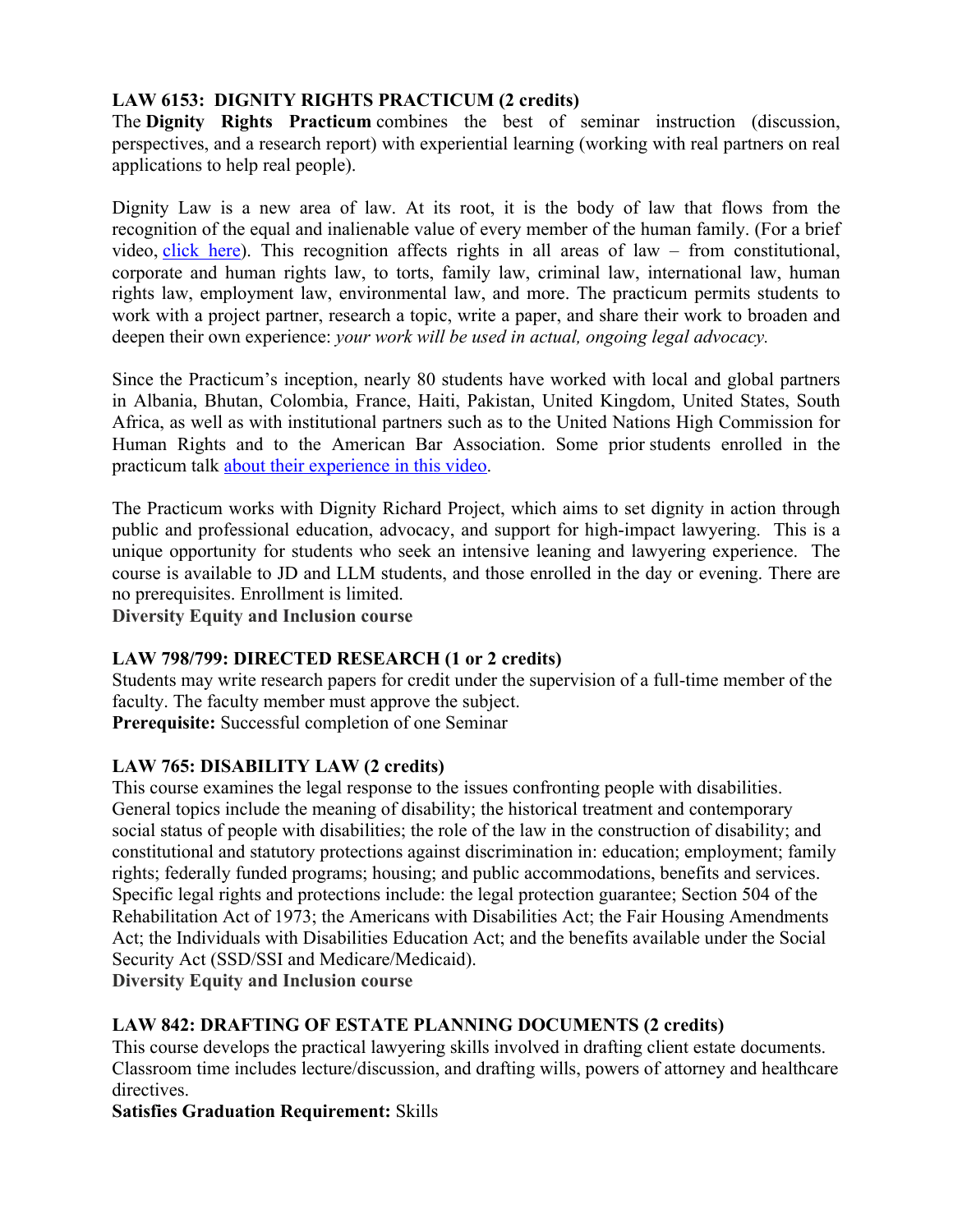**LAW 832: EMPLOYMENT DISCRIMINATION (3 credits)** This course is a study of federal law of discrimination in employment on the basis of race, color, sex, religion, national origin, age, and handicap. Theories of discrimination are considered in detail, and selected topics in Title VII procedure and litigation are discussed. **Diversity Equity and Inclusion course**

#### **LAW 883: ENTERTAINMENT LAW (2 credits)**

The course will provide a practical and comprehensive overview of the business and legal issues arising in the entertainment industry, including motion pictures, television, music, book publishing and ethics. The topics will include acquisition of rights, talent agreements, project financing and structures, distributor and licensing agreements. The course will survey the various areas of the law that impact the entertainment industry, such as contract, business organizations, securities, labor, copyright, trademark and right of privacy/publicity law. A textbook will be used for the course along with articles and materials supplied by the course instructor.

#### **LAW 831: ENVIRONMENTAL LAW (3 credits)**

This course surveys the federal and state statutes and regulatory programs which attempt to limit water pollution, air pollution, environmental degradation, species extinction, hazardous waste, and chemical regulation problems. The course will examine how and why these statutes and programs are structured the way they are, how the laws work, and the extent to which our environmental laws achieve their goals.

#### **LAW 915: ENVIRONMENTAL LAW CLINIC (4 or 6 credits)**

The Environmental and Natural Resources Law Clinic gives you the opportunity to hone your skills in complex civil litigation while having a meaningful impact on the environment. Under the guidance of the Clinic Director and the staff at Mid-Atlantic Environmental Law Center, you will participate directly in the prosecution of real cases for real clients like the Sierra Club, Audubon Society, and Delaware Nature Society. Whether it's formulating initial case strategy, strategizing and resolving the practical issues of discovery, assembling and presenting case proof, strategizing, drafting and responding to dispositive motions and evidence at hearings, researching and drafting briefs, or the drafting, execution and follow up of settlement, you will have the opportunity to learn up close how civil litigation and client representation works. The Clinic's projects are under all major federal environmental statutes, many state statutes, and local ordinances, and are fought in federal and state court or before administrative hearing boards. In addition, every two-semester Clinic intern will draft all the main documents of civil litigation – including a civil complaint, initial disclosures, document requests, interrogatories, deposition notices, request to admit, responses to various discovery requests, and a settlement agreement. A weekly seminar helps to supplement your work on Clinic projects. Two-semester interns take 4 hours of credit each semester; one semester interns take 6 hours.

# **Satisfies Graduation Requirement:** Skills

# **LAW 820: EQUAL PROTECTION LAW (2 credits)**

This course examines the constitutional guarantee of equality. Focus will be on competing visions of equality and their doctrinal expression. Theoretical considerations include conceptions of personhood and difference; the role of the state; and the relationship between historical context and constitutional doctrine. Doctrinal topics include the hierarchy of scrutiny; the requirement of discriminatory intent; desegregation and re-segregation; and congressional power to ensure equal protection.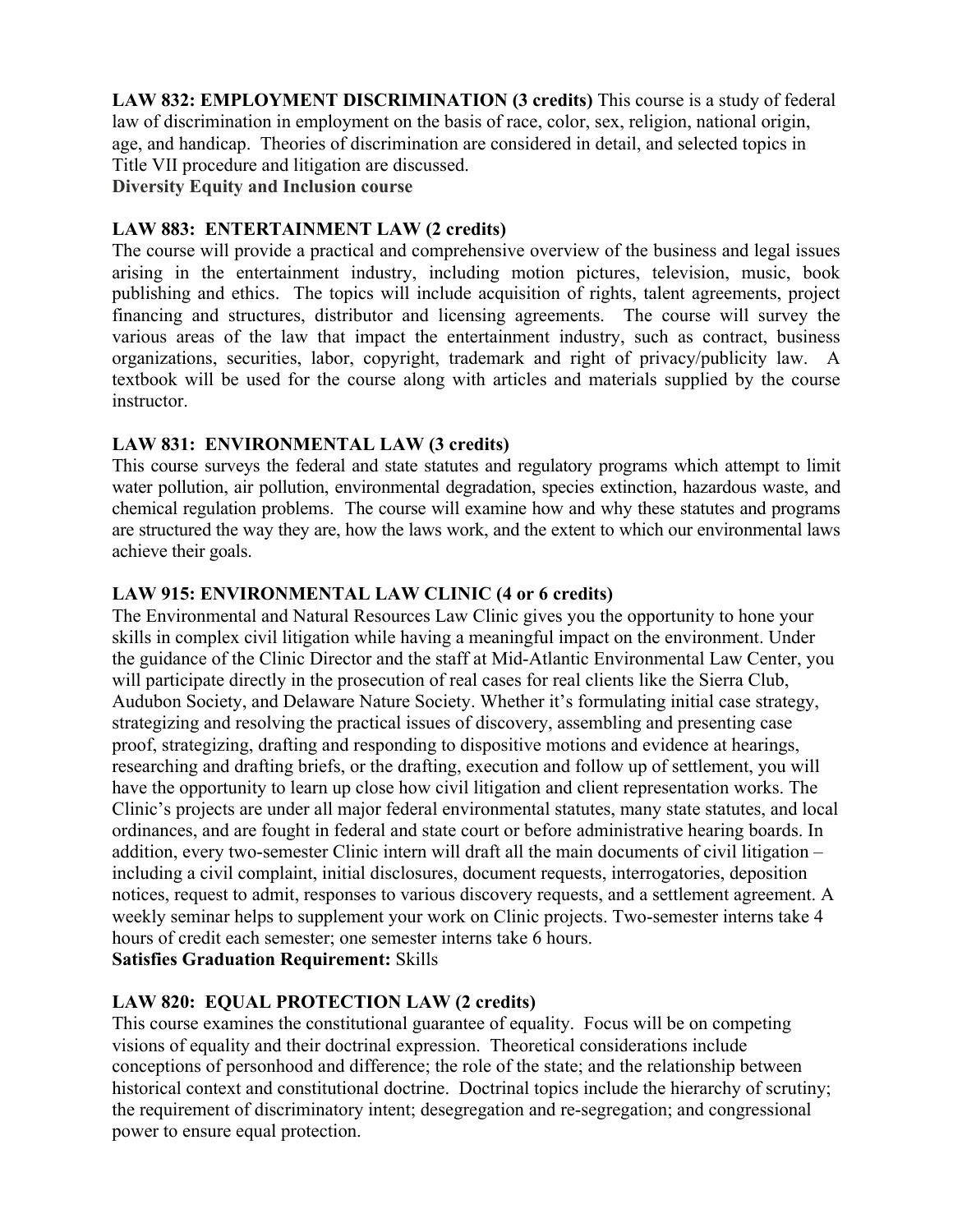**Prerequisites**: Law 601: Constitutional Law I; Law 6170: Constitutional Law I; Law 6172 Constitutional Law II (may be taken concurrently with this course) **Diversity Equity and Inclusion course**

#### **LAW 742: EQUITY (2 credits)**

This course examines the distinctive history, characteristics, powers and problems of equitable remedies in state and federal courts, including those states that have maintained traditional equity practice, those that have merged the practice but assign separate judges, and the majority of state and federal courts that administer equity and law in the same court by the same procedure. The course reviews the traditional and new meaning of equity including, inter alia, the enforcement of equitable decrees, the duty to obey, contempt, the effect of decrees as to land, injunctions and the role of the federal court versus state courts. The use of temporary restraining orders, interlocutory injunctions and permanent injunctions are examined in detail. Among other areas examined are declaratory relief, specific performance, class action as an equitable remedy, equitable defenses (e.g., estoppels, fraud), rescission and reformation, and allied equitable doctrines for the vindication of individual, class and governmental rights, duties and obligations.

# **LAW 836: EVIDENCE (4 credits)**

This course studies the law governing proof of disputed factual matters in criminal and civil trials, including, but not limited to, issues of relevancy, competency, hearsay and other exclusionary rules, and the privileges of witnesses.

# **LAW 636: FAMILY LAW (3 credits)**

This course considers state and constitutional issues relating to the regulation of sexual and family relationships. Among the areas that may be covered are defining what constitutes a family, entry into marriage, divorce, and its economic consequences (alimony, property distribution and child support) and child custody. The course draws on constitutional principles, statutes, and the common law to study the family in the legal system.

# **LAWD 6053: FEDERAL CIVIL RIGHTS LITIGATION UNDER § 1983**

After lying dormant for nearly 100 years, the Ku Klux Klan Act of 1871 (42 U.S.C. § 1983) was dusted off and deployed by mid-twentieth century civil rights litigators to obtain remedies for a range of constitutional and statutory violations by governmental actors. Section 1983 has become the primary vehicle for challenging laws and governmental conduct that violate the Constitution and federal law. The course will specifically focus on the federal constitutional and statutory doctrines necessary to litigate 4th, 8th, and 14th Amendment substantive and procedural due process claims, 1st Amendment religion claims that arise in prison, and the 11th Amendment defense, as well as the doctrines necessary to bring those claims—absolute immunity, qualified immunity, municipal liability—against governmental, especially state and local, actors. The course will place students in roles as practitioners handling simulated law practice problems, such as oral argument, settlement conference, mediation, briefing the client, etc. This is largely an experiential course and not a lecture course and participation is expected. **Satisfies Graduation Requirement**: Skills

# **LAW 6029: FEDERAL CRIMINAL PRACTICE (2 credits)**

The Federal Criminal Practice course will follow a hypothetical federal criminal case from the investigative stage through trial and appeal. We will examine general principles of federal prosecution, common federal criminal statutes, frequent litigation issues, and criminal sentencing. We will also review the roles of the different actors in federal criminal cases, including prosecutors and agents, defense attorneys, probation officers, and the court.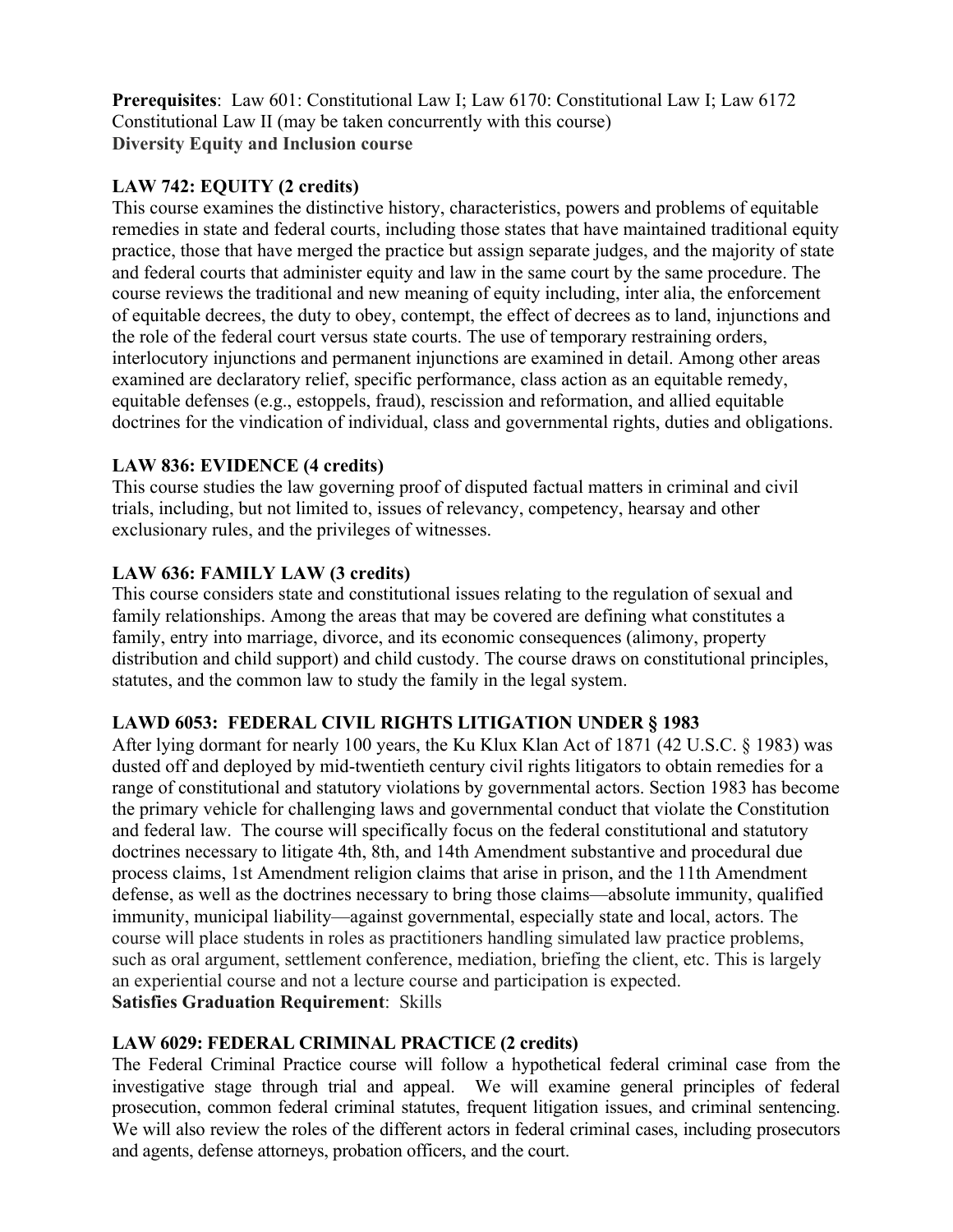# **LAW 610: FEDERAL INCOME TAX (3 credits)**

This course surveys and analyzes the federal system of income taxation. Topics include gross receipts, gross income, exclusions, gain-seeking and personal deductions, credits, rates and tax accounting.

# **LAW 6180: FUNDAMENTALS OF HEALTH CARE LAW (2 credits)**

This class is designed to provide an introduction to various areas of law that impact the delivery of health care services in the United States. In addition to basic principles related to the formation of the doctor-patient relationship, consent, professional obligations and theories of liability, we will discuss numerous federal regulatory schemes that affect the delivery of health care. Throughout, we will also examine public policy concerns that impact the issues of access, cost and quality of health care available to consumers.

# **LAWD 6198: INNOCENCE DELAWARE LEGAL CLINIC (5 credits)**

The Innocence Delaware Legal Clinic partners with the non-profit organization Innocence Delaware that provides representation to people unjustly incarcerated in Delaware for crimes they did not commit.

What Students Do – Students will assist Innocence Delaware in their mission by screening cases for representation, learning post-conviction law, and practicing innocence work. Students will work under the supervision of Clinic Director Judith Ritter, Clinic Professor Romie Griesmer, and the Executive Director of Innocence Delaware. Innocence work may involve screening requests for representation, interviewing clients, conducting investigations, doing legal research, and preparing legal pleadings.

Credits – Students are enrolled for seven (7) Credits for the Full Year, three (3) of these Credits are earned in the Fall Semester and four (4) are earned in the Spring Semester.

Clinic Seminar and Clinic Hours –Students are required to take the Post-Conviction Remedies course in the Fall Semester (for 2 credits of the 3 credits earned). In addition, students will attend 14 hours of training classes over the course of the Fall semester. In the Spring Semester, students will work on actual cases and attend supervisory sessions. Students are expected to spend an average of 12 hours per week on clinic work in the Spring. If you have any questions about our program, please feel free to drop by our offices (Clinic Professor Griesmer Clinic Wing 253, Professor Ritter 305).

Enrollment – Three (3) students will be selected by the Clinic Director and Clinic Professor after submission of application and interview. Only third year students are eligible to enroll. Criminal Law, Criminal Procedure I, Evidence and Professional Responsibility are course prerequisites. Preference will be given to students who have taken Trial Methods/ITAP and/or Criminal Procedure II.

Once enrolled, students may not withdraw from the course without specific written authorization from the Program Director.

**Prerequisite:** Criminal Law, Criminal Procedure I, Evidence, Professional Responsibility **Satisfies Graduation Requirement:** Skills **Diversity Equity and Inclusion course**

# **LAW 638: INSURANCE LAW (2 credits)**

This course studies the law relating primarily to property and liability insurance. In addition to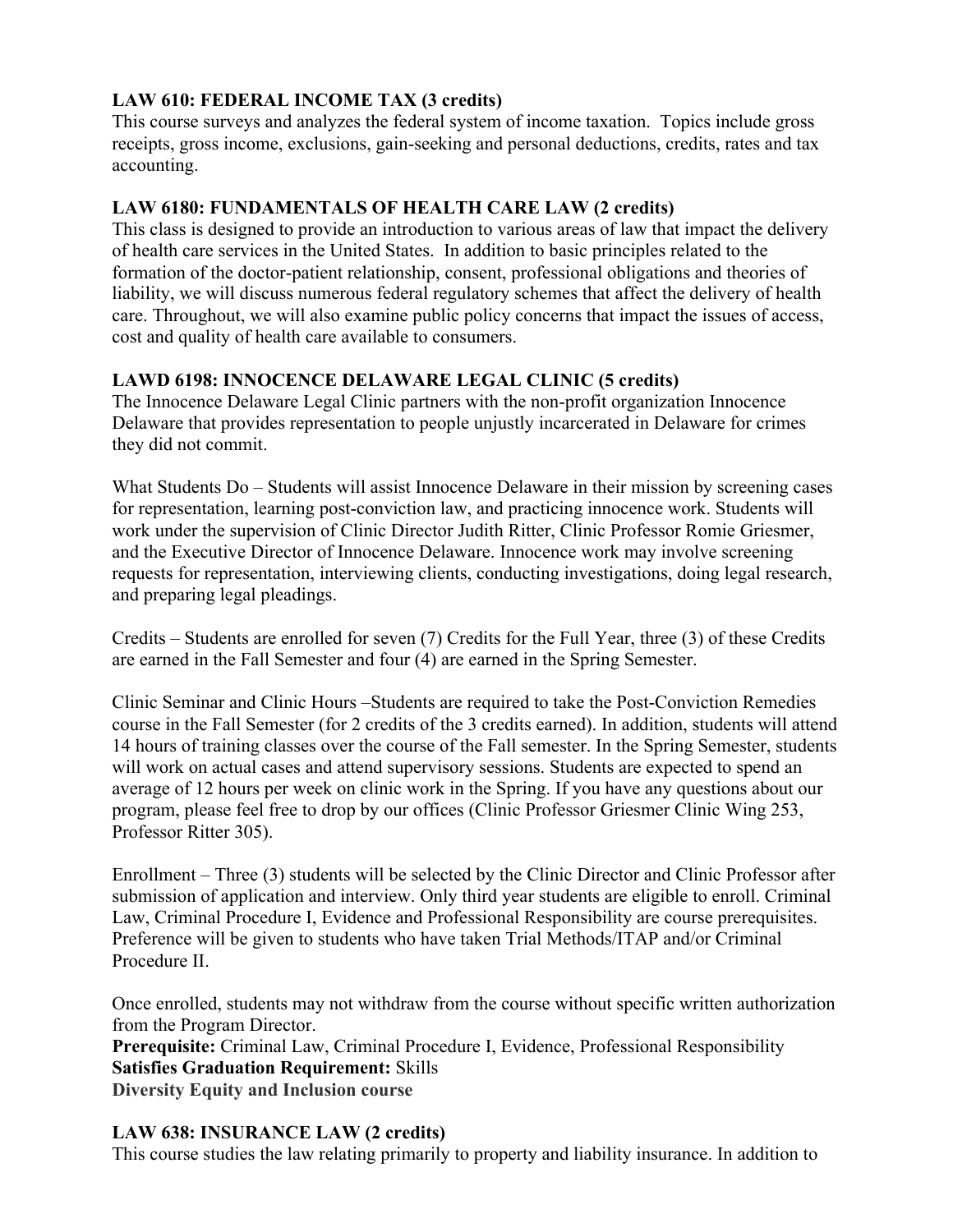general insurance contract interpretation and rights at variance with policy provisions, the course focuses on the nature of the insurers' indemnity and defense obligations, theories of insurable interest, measures of recovery, and insured and insurers' rights and remedies.

# **LAW 648: INTELLECTUAL PROPERTY (3 credits)**

In the modern economy, a business' most valuable assets are often its "intellectual property". This course provides an overview of the law of intellectual property, including patents on new, useful, and non-obvious inventions (from biotechnology to bungee cords); copyrights on works of authorship (from books to movies to music); trademarks that identify the source of goods and services (i.e., brand names like Nike and Nabisco); and trade secrets that protect confidential business information.

While the course should be of interest both to students desiring only a general exposure to intellectual property law and to those who plan to specialize in the field, students who have taken *two* of the following components must seek instructor approval to enroll in the course: Patent Law (or Patent Practice), Copyright Law, and Trademarks and Unfair Trade Practices.

# **LAW 779: I.T.A.P. – INTENSIVE TRIAL ADVOCACY PROGRAM (3 credits)**

Intensive Trial Advocacy Program is a three credit, seven day advocacy training program. Students develop trial advocacy skills by seeing live and videotape demonstrations of proper trial advocacy techniques followed by small group simulations taught by experienced trial practitioners and trial advocacy teachers. Students will complete a jury trial. Fellow students will act as parties and witnesses in these trials.

Students may not earn credit for Law 779: I.T.A.P and Law 781: Trial Methods.

**Prerequisite:** LAW 836: Evidence

**Satisfies Graduation Requirement:** Skills

# **LAW 6191: INTERNATIONAL BANKRUPTCY (2 credits)**

The bankruptcies of large, multi-national business enterprises, with affiliates, operations and assets in more than one country, poses special issues. Addressing these issues has given rise to an international legal regime that enables the reorganization or other resolution of these companies. This live internet-based course in international insolvency law consists of two modules. The first module summarizes U.S. bankruptcy law applicable to these cross-border insolvency cases, and surveys the insolvency laws of several countries. Topics include prerequisites that must be satisfied before an insolvency case is filed, whether an automatic stay of collection exists, how the case is administered, and whether liquidation is required or reorganization is permitted. The second module covers the management of cross-border cases, with a focus on chapter 15 of the U.S. Bankruptcy Code and a final session that focuses on the use of U.S. Chapter 11 by foreign entities. The class meets at the law school, where students discuss the material in each lecture with the law school's professor and view the live lectures by video. This is an excellent course for J.D. students with an interest in bankruptcy law and for LLM and SJD students pursuing a degree in international law. While some background in bankruptcy law is helpful, the course is designed so that students who have not taken a prior bankruptcy course can enroll, and can view additional recorded material that covers the fundamentals of U.S. bankruptcy law.

# **LAW 777: INTERSCHOLASTIC COMPETITION (1 credit)**

Students may earn one or two credits for participation in interscholastic moot court, trial advocacy and other competitions sanctioned by the law school as appropriate interscholastic competitions. The list of approved interscholastic competitions includes but is not limited to National Moot Court, Jessup International Moot Court, Douglas Moot Court, Patent Moot Court, Polsky Moot Court,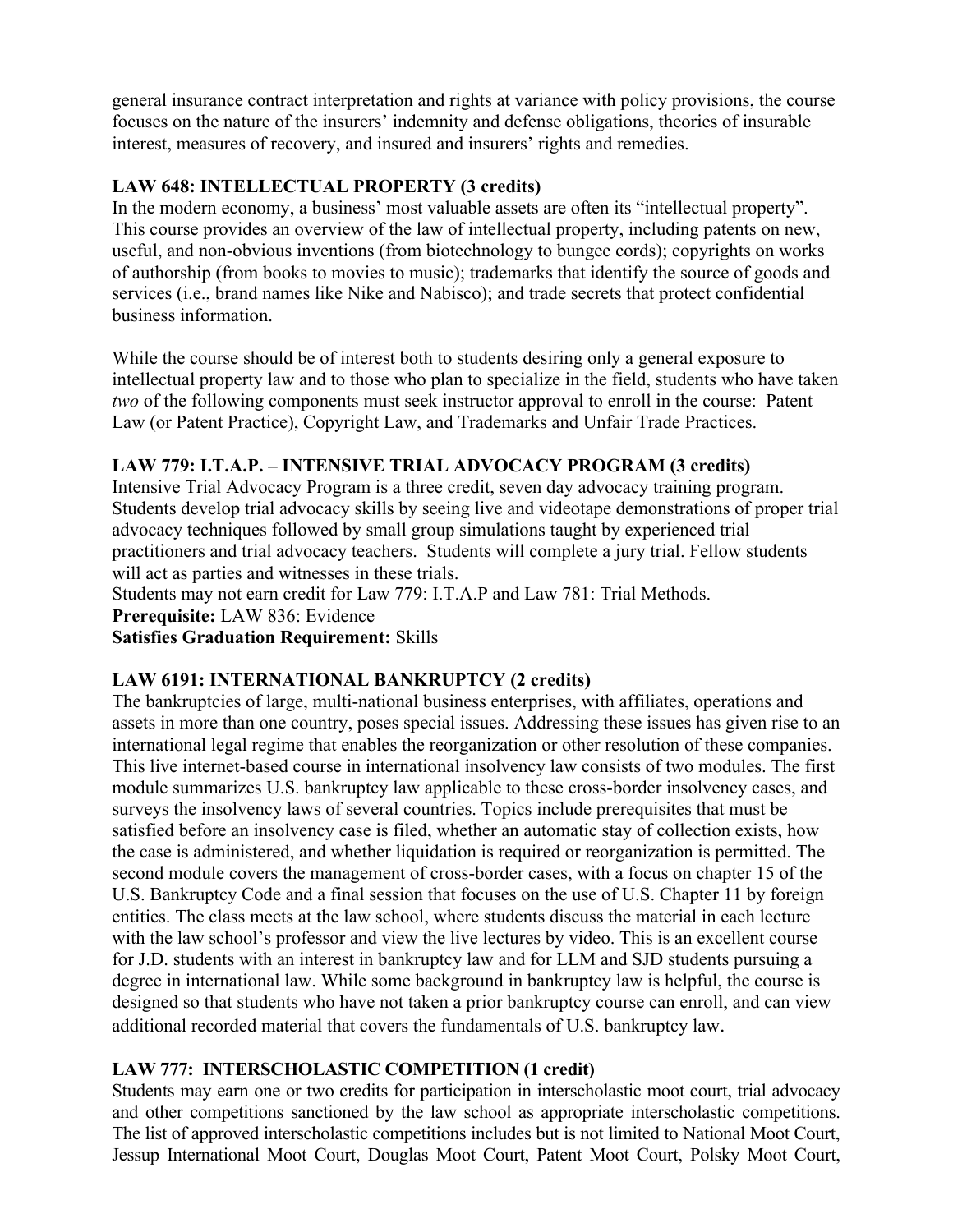American Trial Lawyers Association Competition, Texas Trial Lawyers Competition, American Bar Association Client Counseling Competition and like events.

#### **LAW 679: INTERSCHOLASTIC TRIAL ADVOCACY COMPETITION (1 credit)**

**Prerequisites:** LAW 678X: Interscholastic Trial Competition Colloquium, LAW 836: Evidence and LAW 702: Professional Responsibility

# **LAW 849: INTERVIEWING & COUNSELING (2 credits)**

This course develops the practical lawyering skills involved in client interviewing and counseling. Classroom time includes lecture/discussion and role playing/practical exercises. **Satisfies Graduation Requirement:** Skills

# **LAW 661: INTRODUCTION TO ELECTRONIC DISCOVERY (3 skills credits)**

This course will investigate one of the most important procedural areas of litigation in modern history. Electronic Discovery touches practically all areas of litigation. The trial lawyer and corporate counsel must understand the strategies and tactics involved in this very fruitful, sometimes invasive, potentially disruptive and often expensive form of discovery. The course is designed to take the student through an introduction of the subject matter and into the technology itself. Practical issues will be studied relating to corporate planning, costs, and document retention. Students will complete discovery exercises on a semester long fact pattern, with the same electronic discovery software used by thousands of lawyers across the country.

No final exam or paper. Instead frequent in-class multiple choice quizzes.

# **LAW 6078: INTRODUCTION TO INTELLECTUAL PROPERTY (3 credits)**

In the modern economy, a business' most valuable assets are often its "intellectual property". This course provides an overview of the law of intellectual property, including patents on new, useful, and non-obvious inventions (from biotechnology to bungee cords); copyrights on works of authorship (from books to movies to music); trademarks that identify the source of goods and services (i.e., brand names like Nike and Nabisco); and trade secrets that protect confidential business information.

While the course should be of interest both to students desiring only a general exposure to intellectual property law and to those who plan to specialize in the field, students who have taken *two* of the following components must seek instructor approval to enroll in the course: Patent Law (or Patent Practice), Copyright Law, and Trademarks and Unfair Trade Practices.

# **LAW 809: JUDICIAL EXTERNSHIP (3 credits)**

The Judicial Externship experience involves placement on the staff of a judge as a part-time judicial clerk, along with a pass/fail course component that entails readings about and critical reflection upon the placement experience.

Placements can be arranged with a variety of judges (trial, appellate or specialty; Delaware, Pennsylvania, New Jersey or Maryland; state or federal…). In the summer term it is also possible to accommodate placements with judges far distant from the Law School. For example, last summer (in successful experimental arrangements) Widener students arranged placements as far away as New York City and Sydney, Australia. The course component of the Judicial Externship Program requires that students enrolled reserve a two-hour time period every week in case it is needed for group meetings, but most program activities are conducted through individual meetings with the supervising faculty member, as well as asynchronously via threaded on-line discussions and chat sessions on the course website.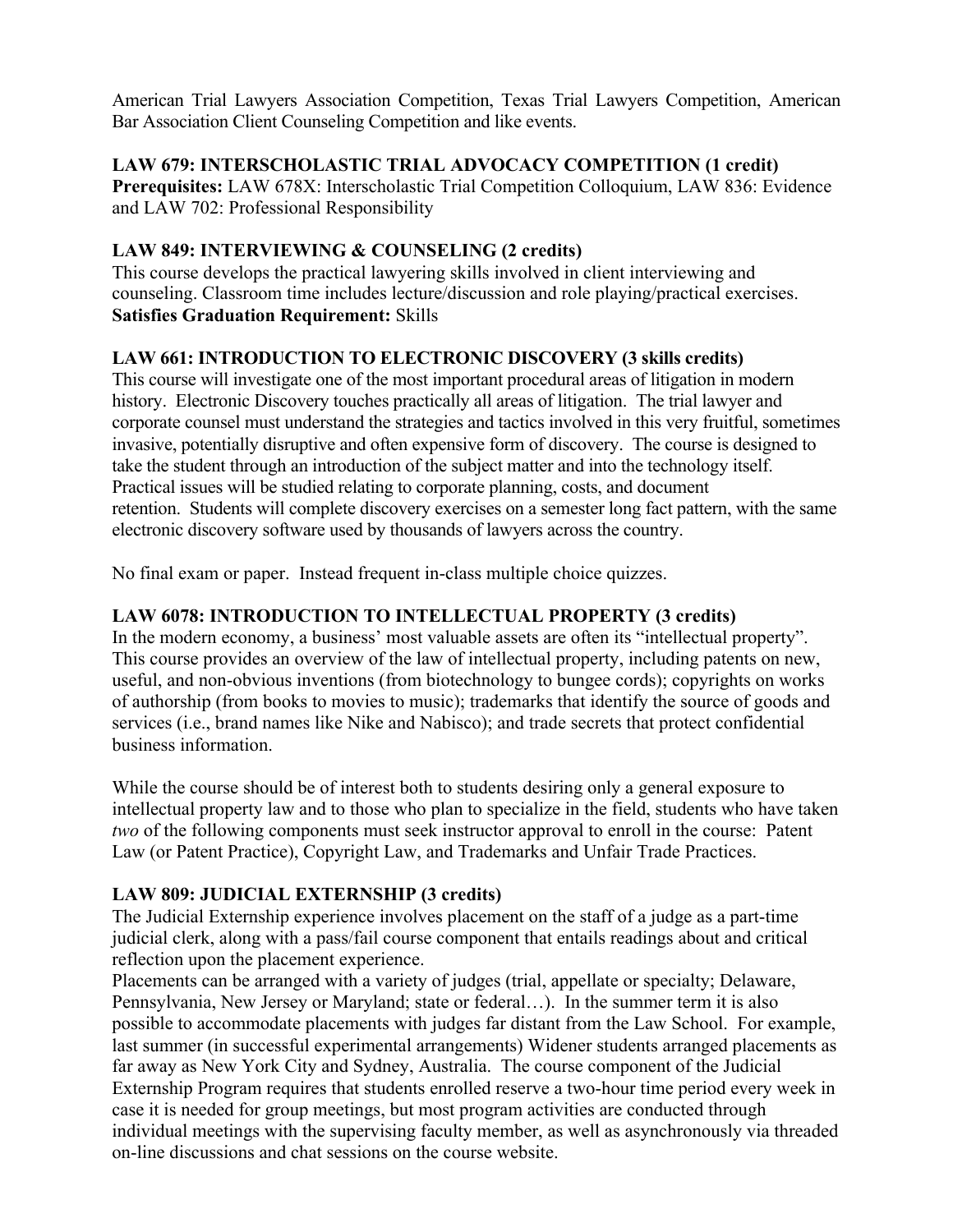Students who have successfully completed (C or better) the Evidence and Professional Responsibility courses, and who are maintaining a GPA of 2.5 or better, may enroll in Law 809, the Judicial Externship Program. The number of credits for which this course can be taken is negotiable

# **Satisfies Graduation Requirement:** Skills

#### **LAW 6215: JUVENILE DEFENDER SKILLS (2 credits)**

Representing a child client is a challenging task, especially in the context of juvenile delinquency where children often are treated as miniature adults with the consequences they face. Attorneys must balance the child's right to express interest representation and autonomy in the decisionmaking process against the reality that many children lack the capacity or competency to fully understand or participate in the proceedings. This problem is only exacerbated by the fact that many children caught within the juvenile justice system suffer from trauma, developmental disabilities, substance abuse, or mental illness that compounds these problems. Through this course, students will learn about the history and development of the juvenile justice system. Research and science will be explored to show how children differ from adults in terms of culpability and the capacity for change. The course will explore the incorporation of adolescent brain development into substantive case law. Students will then be assigned fact patterns that will be used throughout the remainder of the course. Students will be required to engage with the child client, parents, justice system stakeholders and other collateral contacts through interviewing, counselling, negotiations, oral arguments, and written motions. **Satisfies Graduation Requirement:** Skills

# **LAW 6020: LEGAL ISSUES OF THE AMERICAN CIVIL WAR (3 credits)**

This course will examine from both a legal and historical perspective important issues of law that arose during the American Civil War Era. Many of these issues shaped the jurisprudence of the United States and some continue to raise controversies and present unsettled questions even today. Examples of Civil War era issues that have recently reappeared include: the use of Military Tribunals to try non-military personnel accused of crimes; the balancing of civil liberties vs. national security issues; and the use and possible abuse of executive powers.

In this course we will cover a wide variety of diverse issues including: States Rights vs. Federal Authority; the legality of secession; the use and limits of presidential powers in wartime; slavery and emancipation, the establishment of a military draft; the curtailing of civil liberties by the government, the punishment and suppression of civil dissent; the suspension of the writ of habeas corpus; war crimes and the treatment of prisoners of war; the role of the U.S. Supreme Court in wartime; pardons and loyalty oaths; the establishment of the first federal income tax; reconstruction of the rebellious states and much more.

# **LAW 509: LEGAL METHODS I (3 credits)**

This course introduces basic techniques of legal analysis, writing and research. Course requirements include substantial writing assignments.

# **LAW 510: LEGAL METHODS II (2.5 credits)**

This course continues to develop the analysis, writing and research skills introduced in Law 509. Students will apply these developing skills to advocacy by researching and writing an appellate brief and conducting an oral argument based on the appellate brief problem**.**

**Satisfies Graduation Requirement:** Skills (only 2 credits apply to requirement)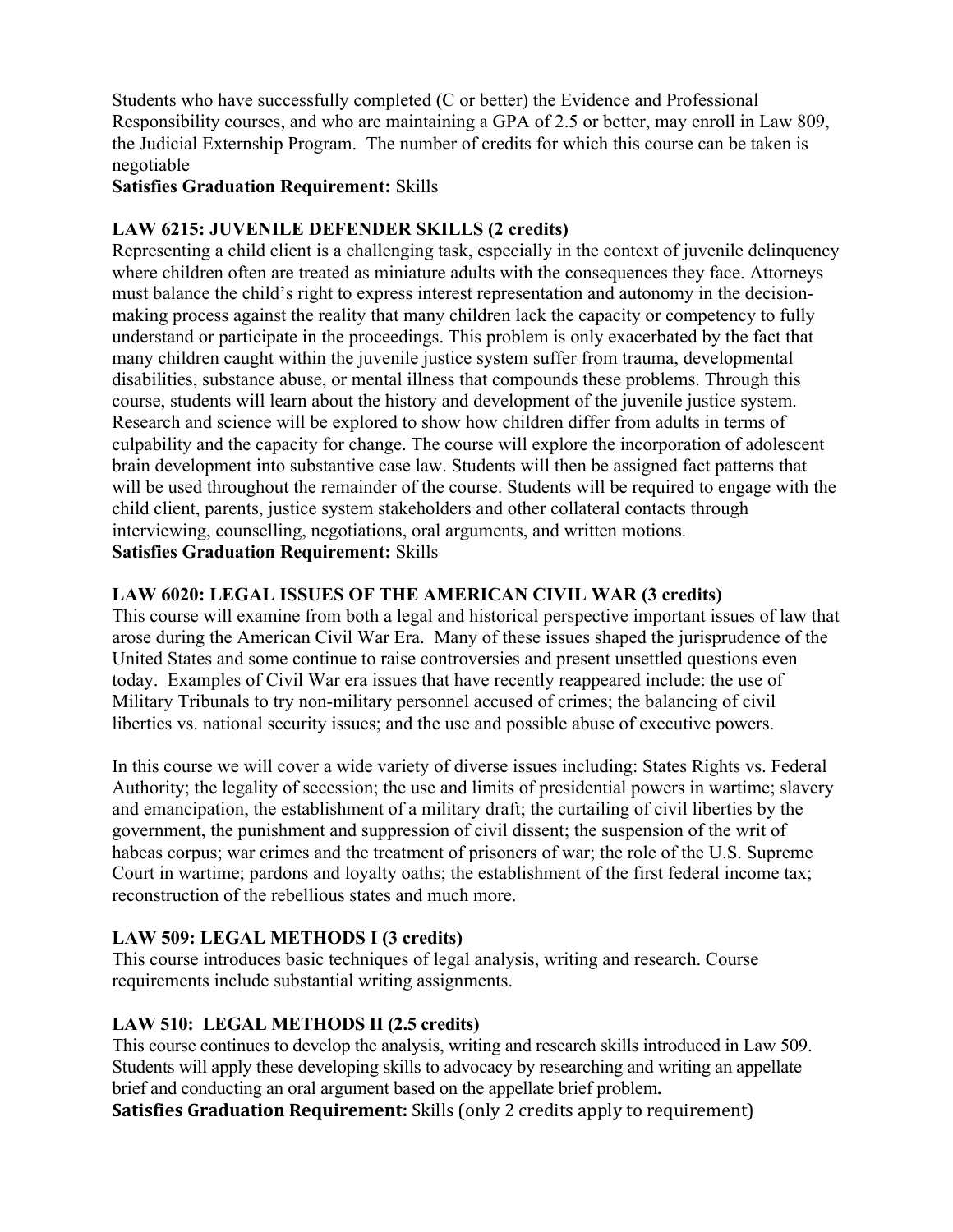# **LAW 512: LEGAL METHODS III (2 credits)**

This required course builds upon, and expands, students' acquisition of the skills of legal analysis, writing, and research that were introduced in Legal Methods I and II. By handling a simulated case, students will be exposed to a range of legal documents, including pleadings, discovery materials, and contracts. Students also will consider ethical and strategic questions bearing upon assigned tasks. Graded projects will include legal memoranda and persuasive documents.

# **LAW 6177: LEGAL PROBLEM SOLVING (2 credits)**

Legal Problem Solving is offered in the fall for second-year regular division students and the spring for second-year evening division students. This course is required for students whose cumulative grade point average is under 2.700 at the end of their first year. LPS is designed to enhance legal analysis and writing skills in the examination context for both law school and the bar. Students will receive individualized feedback on a number of assignments based in upper level doctrinal course material and the Performance Text component of the bar exam.

# **LAW 6216: MINDFUL LAWYERING (1 credit)**

Mindfulness is the secular practice of paying attention to one's present experience and a "soft skill" that can help to increase focus, reduce stress and anxiety, boost academic performance, and increase problem-solving abilities. Students will study and practice various applications of mindfulness, such as mindful client interviewing and counseling; mindful negotiation strategies; mindful reading and note-taking; mindful communication; mindful decision-making; and more. Students will also explore the relationship between mental wellness and ethical practice, with an emphasis on developing healthy coping strategies for stresses in students' personal, academic, and professional lives. This course is heavily experiential, incorporating meditation practices, journaling, reflective dialogue, collaborative group work, and other techniques that may be useful both to law practice and to life.

# **LAW 767: MOOT COURT HONOR BOARD (1 credit)**

Please contact Moot Court Honor Society for more information.

# **LAW 764: MOOT COURT HONOR SOCIETY (1 credit)**

Please contact Moot Court Honor Society for more information.

# **LAW 772: MOOT COURT INTERSCHOLASTIC COMPETITION (1 or 2 credits)**

Please contact Moot Court Honor Society for more information.

# **LAW 766: NEW JERSEY PRACTICE (2 credits)**

This course examines the rules governing practice and procedure in the courts of the State of New Jersey to include rules of general application; rules governing appellate practice; rules governing civil practice in the Law Division, Chancery Division – General Equity and Chancery Division – Probate Part; rules governing practice in the Family Part; rules governing civil practice in the Special Civil Part and rules governing practice in the municipal courts. **Prerequisite:** LAW 836: Evidence

# **LAW 918: PA CRIMINAL DEFENSE CLINIC (6 credits)**

The Pennsylvania Criminal Defense Clinic is a one-semester course. Students enrolled in this clinical program will represent indigent persons charged with misdemeanor offenses. Students represent clients through all phases of the case including initial interviews, preliminary hearings, investigations, plea negotiations, pre-trial motions and hearing and jury or bench trials. Students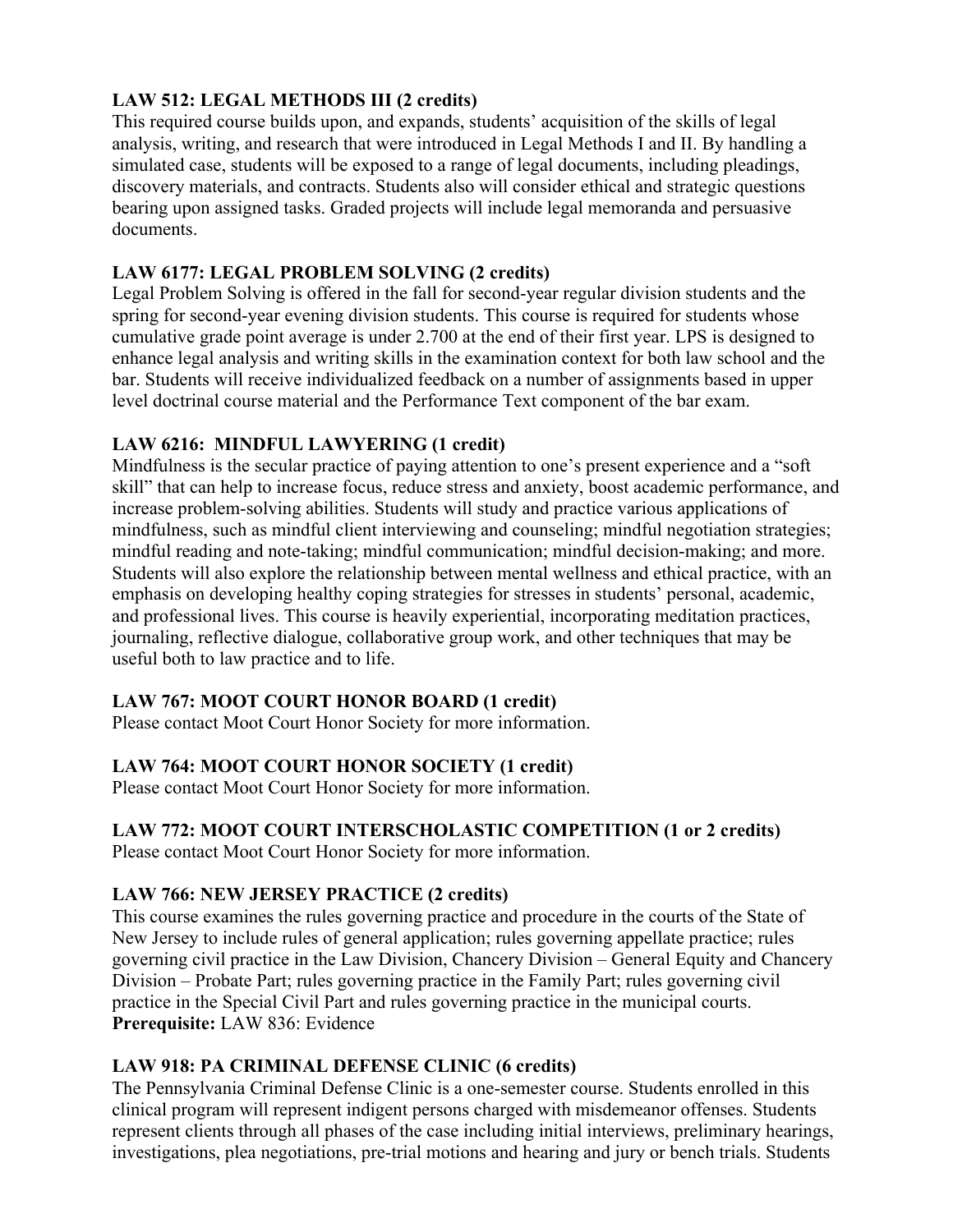will also participate in the post-conviction representation of defendants in death penalty cases. The course includes a two hour weekly seminar focusing on lawyering and advocacy skills as well as substantive criminal law and criminal procedure. Only third year students are eligible to enroll. Students will be selected by the Clinic's Director after submission of application and interview. Preference will be given to students who have taken Trial Methods or its equivalent. **Prerequisites:** LAW 836: Evidence, LAW 506: Criminal Procedure I, and LAW 702: Professional Responsibility

# **LAW 771: PENNSYLVANIA PRACTICE (2 credits)**

This course provides a general survey of civil and criminal practice in Pennsylvania state trial courts. The emphasis will be on a practical application of relevant procedures. On the criminal side, discussions will be from arrest through appeal, including all criminal motions. On the civil side, topics will include service of process, venue, appearance, joiner of parties, pleadings, motions practice, remedies, pretrial and discovery procedures, trial, and judgment. Practical aspects of probate, zoning, and family law may also be addressed. **Prerequisite:** LAW 836: Evidence

# **LAW 897: POST CONVICTION REMEDIES (2 credits)**

After a criminal defendant exhausts his or her direct appeals, the post-conviction stage of the proceedings may begin. In this seminar we will discuss the law and legal reforms in the availability of federal habeas corpus review. In addition to covering the Antiterrorism and Effective Death Penalty Act of 1996, we will explore the many policy and access to justice concerns that are connected with post-conviction relief.

# **LAW 6164: PRE-TRIAL METHODS: CIVIL (3 credits)**

Pre-Trial Methods is a semester-long simulation course focusing on litigation document preparation, discovery and motion practice. The course emphasizes motion practice and discovery skills, and includes written drafting exercises as well as oral deposition simulations and oral motion arguments. Pre-Trial Methods is graded A through F. **Prerequisite:** LAW 836: Evidence

**Satisfies Graduation Requirement:** Skills

# **LAW 786: PRE-TRIAL METHODS: CRIMINAL (3 credits)**

Pre-Trial Methods is a semester-long simulation course focusing on pre-trial hearings, motion practice, and trial preparation. The course emphasizes motion practice and litigation skills, and includes written drafting exercises as well as oral simulations and oral motion arguments. Pre-Trial Methods is graded A through F.

**Prerequisite:** LAW 836: Evidence

**Satisfies Graduation Requirement:** Skills

# **LAW 702: PROFESSIONAL RESPONSIBILITY (3 credits)**

Professional Responsibility is a three credit course that examines the law that governs lawyers. This course will begin with an introduction to ethics, morals, professionalism, and admission to practice law. The broad topic of lawyer liability is considered in the context of professional discipline, civil liability (malpractice), ineffective assistance of counsel claims, and the criminal liability of lawyers. Throughout the course ethical dilemmas that arise in the practice of law will be examined in the context of the lawyer's role as a fiduciary to the client, an officer of the court, a public citizen, as well as the lawyer's own personal interests. Students will analyze the ABA Model Rules of Professional Conduct, case law related to ethical issues that arise in both civil and criminal practice, and problems designed to explore ethical issues that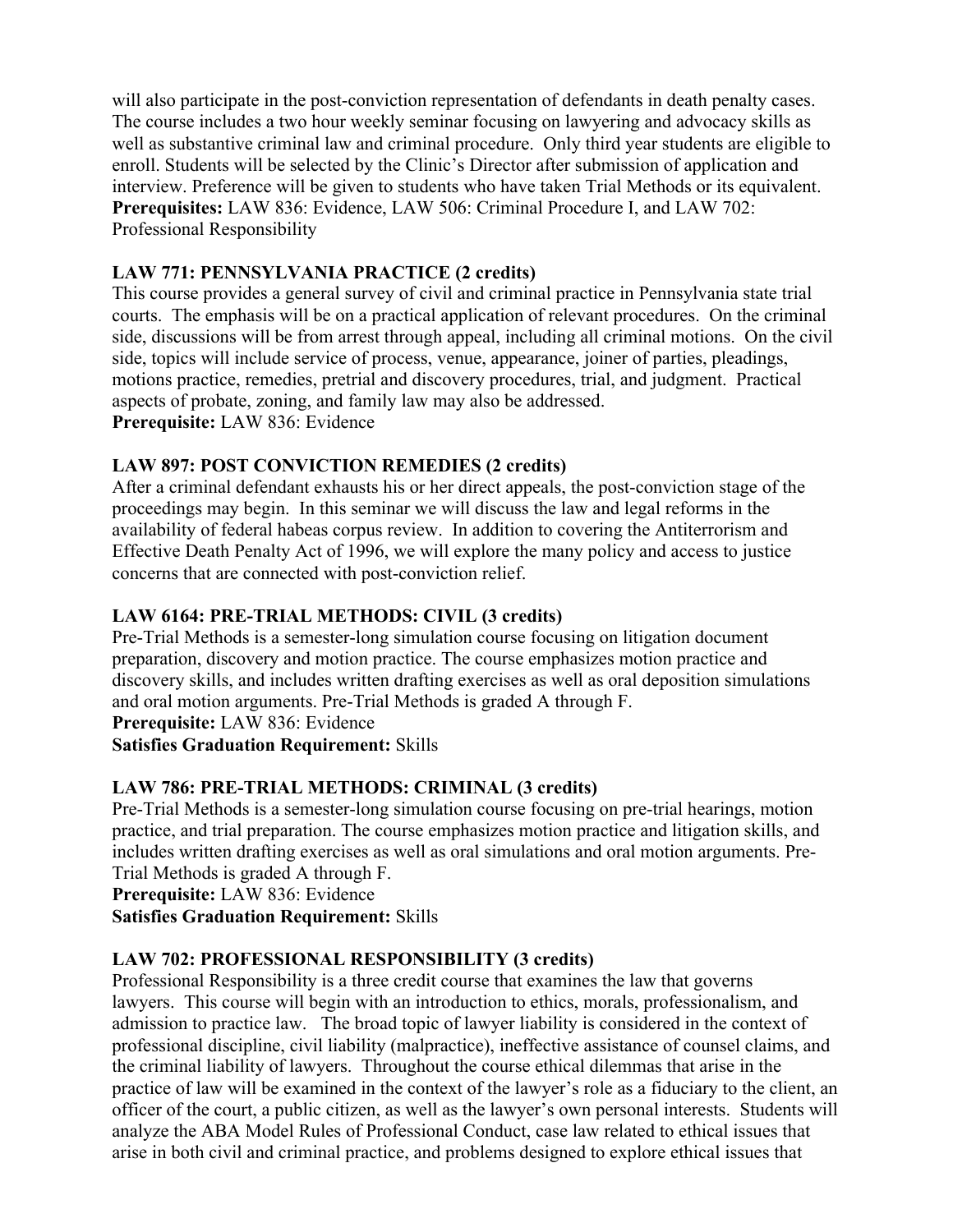actually arise in the practice of law.

#### **LAW 515: PROPERTY I (4 credits)**

This course studies the basic elements of the law of real and personal property. Topics in personal property may include ownership and possession, finders' rights, bailment's, bonafide purchasers, gifts, bank accounts, and accession. Topics involving real property include adverse possession, estates and future interests, marital interests, concurrent ownership and landlordtenant law. The course may also include other topics which are covered in more detail in upper level electives: nuisance law, zoning, constitutional limitations on public land use regulations, eminent domain, private land use restrictions (easements, licenses, servitudes), and real estate conveyance and recording.

#### **LAW 516: PROPERTY II (2.5 credits)**

Property II is a continuation of Property I. It explores the law of the modern land transaction, the contract for sale of real estate, deeds, the recording act and private land use control law through easements, covenants and servitudes.

#### **LAW 6005: PUBLIC INTEREST EXTERNSHIP (2 – 6 credits)**

Students enrolled in the Public Interest Clinical Externship Program may apply to be placed in a variety of field placements predominantly in the City of Philadelphia. Selective field placements include prosecutor and public defender offices, non-profit legal services agencies, and government offices. The program is designed to be a full year professional immersion, with students engaging in supervised aspects of public interest lawyering. The program is designed to enhance the student's practice skills, to familiarize the student with law practice procedures, to demand critical reflection upon proceedings in law practices and in the legal profession, to provide an in-depth, advanced experience with the professional responsibilities of lawyers and judges, to enhance the student's ability to deal with issues of supervision in a legal setting, and to assist students in bringing career objectives into focus. Externs perform many of the normal duties of a practicing attorney under the field supervision of the attorney to whom he or she is assigned. Enrollment in the program should ordinarily be for a minimum of two semesters; however, exceptions may be made at the discretion of the professor and the placement supervisor. Students must devote an average of fifteen hours per week to their responsibilities in the field placement, depending on how many academic credits are sought.

The course component of the Public Interest Externship Program requires that students enrolled reserve a two-hour time period every week in case it is needed for group meetings, but most program activities will be conducted through individual and small group meetings with the supervising faculty member, as well as through on-line discussions. The course component will focus on issues and professional skills related to public interest lawyering. The number of credits for which this course can be taken is negotiable. It is a pass/fail course.

#### **Prerequisites:**

Students who have successfully completed (C or better) the Evidence and Professional Responsibility courses, and who are maintaining a GPA of 2.3 or better, may apply for the Public Interest Clinical Externship Program. The course professor has the final authority to determine which students qualify for admission to the program, and which students are assigned to which placements. Applicants must submit two complete current transcripts of grades (student copy), two copies of a current resume, and a Non-Classroom Credit Approval Form (available from the Registrar). The public interest placements for this program are selective and interested only in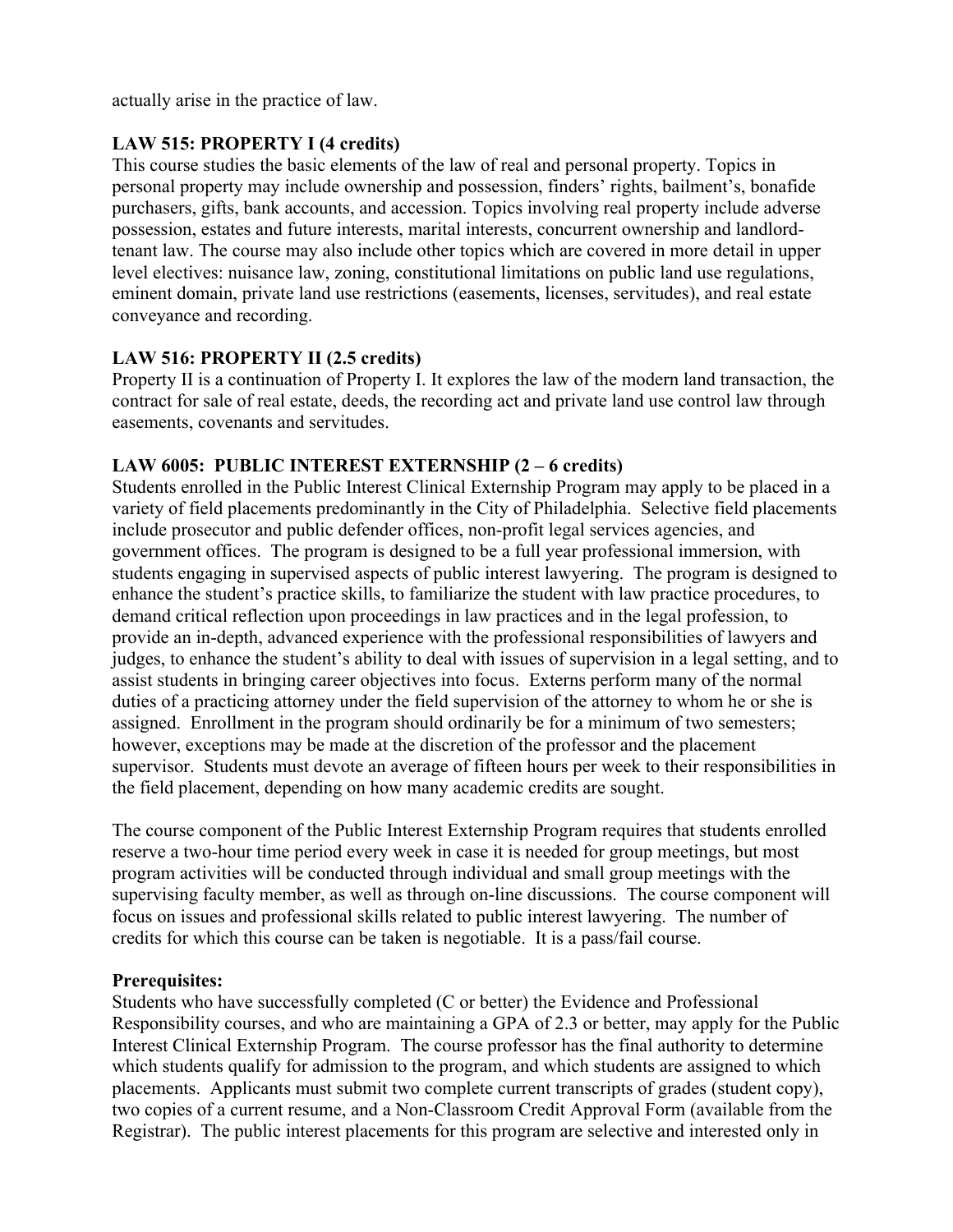students who have a sincere desire to do public interest work. Applicants will need to speak with the course professor regarding the specific requirements a potential placement may have. **Satisfies Graduation Requirement:** Skills

# **LAW 6208: RECONSTRUCTION AMENDMENTS (3 credits)**

Together, the Thirteenth, Fourteenth and Fifteenth Amendments to the U.S. Constitution, approved by Congress and ratified by the States on the heels of the Civil War, are known as The Reconstruction Amendments ("RA"). As you (hopefully) remember from Constitutional Law, the Thirteenth Amendment (1865) abolished slavery nationwide; the Fourteenth Amendment (1868) provided, inter alia, that "[a]ll persons born or naturalized in the United States … are citizens of the United States and of the State wherein they reside" and conferred to all persons the protections of due process and equal protection of the laws; and the Fifteenth Amendment (1870) forbid denial of the right to vote on grounds of race or "previous condition of servitude. Leading scholars, such as Eric Foner, refer to this period and these Amendments as constituting the Second Founding of the Republic.

This course examines individual constitutional rights, primarily those involving the guarantees of due process and equal protection found in the Fifth and Fourteenth Amendments. It will also expose you to the rights guaranteed by the Thirteenth and Fifteenth Amendments. The course focuses on the constitutionality of laws that classify people on the basis of race, sex, sexual orientation, gender identity, and other bases, as well as laws that restrict abortion, contraception, sexual activity, marriage, and other individual freedoms.

We will be examining the development of constitutional law over time. Accordingly, rather than devoting a single class session to a given doctrinal principle, we will return to certain principles multiple times in concert with doctrinal developments over time. This historical approach provides insight into how changes in the Court's composition and philosophy over time have impacted all aspects of constitutional law.

**Diversity Equity and Inclusion course**

# **LAW 655: REMEDIES (2 credits)**

This course deals with equitable remedies, damages remedies, and restitution remedies. It reviews remedies in the context of a broad array of substantive law areas, including torts, contracts, property, and constitutional and civil rights claims. The course explores the intersection between substantive legal doctrines in mainstream areas such as those often tested on the bar exam, procedural rules relating to the bringing of those substantive claims, and the remedies available once liability is established.

# **LAW 6124: RESIDENTIAL REAL ESTATE TRANSACTIONS & CLOSINGS (2 credits)**

This course examines the issues and documents necessary to start and complete a successful residential real estate transaction and closing. Topics will include drafting and negotiating Purchase and Sales Agreements; review and drafting Deeds and other conveyance documents; review of surveys, easements, and restrictions; review of title insurance policies and title issues; review of loan documents and related financing issues; review and address home inspection reports and remediation issues; and review and preparation of HUD-1/Settlement Statements. Students will participate in handling a hypothetical residential real estate closing.

# **LAW 600: SECURED TRANSACTIONS (2 or 3 credits)**

This course provides an introduction to the law governing contractually created interests in personal property used to secure payment or performance of obligations. The course involves the study of the creation, perfection, priority and enforcement of security interests in personal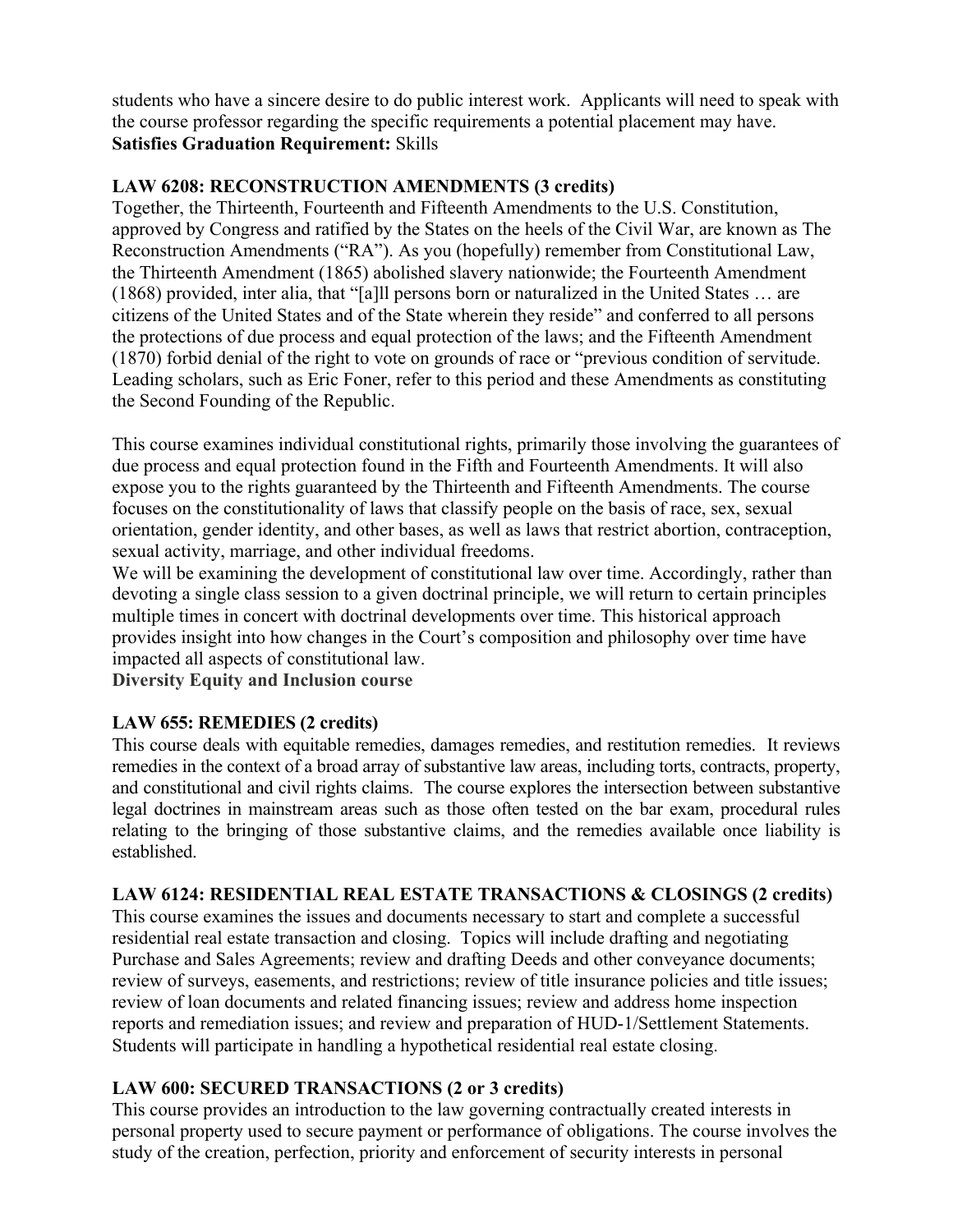property under Article 9 of the Uniform Commercial Code. The course also includes an examination of relevant provisions of the Bankruptcy Code and some other state and federal statutes, which affect security interests.

# **LAW 776: SEM: DOMESTIC VIOLENCE (2 credits)**

This course should provide you with information about domestic violence issues. The objective is for you to learn critical thinking skills through analysis of various domestic violence topics and to recognize that domestic violence is pervasive and arises in a variety of legal settings. We will examine both the historical perspectives and the latest developments and theories in domestic violence law.

# **LAW 869: SEMINAR: FOOD AND DRUG LAW (2 credits)**

This seminar examines the regulation of Food, Drugs, Medical Devices and Cosmetics based on the United States Federal Food, Drug and Cosmetic Act and its amendments. The course provides an overview of federal administrative law, how the Food and Drug Administration (FDA) regulates foods, drugs, medical devices, cosmetics and other related products. Did you know the FDA regulates LOVE? The course covers issues such as landmark legislation and seminal cases; administrative law, enforcement mechanisms and compliance methodologies; medical device regulation; human drug topics such as prescription and over the counter products, drug approvals, promotion, generic and brand issues, cosmetic regulation; food law topics such as labeling, disclosure, additives, claims and safety. Other topics that may be explored include ethical issues, professionalism and corporate accountability in a criminal context. This seminar affords students the opportunity to become directly involved in practical, hands on interactive legal written exercises, online class discussions and oral advocacy. The seminar may satisfy the writing requirement upon the requisite approvals.

This is an online course; however, there will be mandatory face to face campus sessions scheduled where students will to come to campus. There is no pre-requisite, however, it is helpful to have taken Administrative Law.

# **LAW 6009: SEMINAR: LAW AND INEQUALITY (2 credits)**

This seminar will explore the intersection between law and inequality. Reading materials and classroom sessions will focus on the ways in which the law may be responsible for creating and perpetuating inequality, as well as the ways in which the law can be a tool for redressing inequality. The class will examine inequality as it is correlated with class, disability, gender, race, and sexual orientation, and will consider inequalities in, among other things, employment, education, elections, wealth distribution, immigration policy, and criminal justice. Laws examined will include the constitutional guarantee of equal protection, and federal antidiscrimination legislation. Paper required; the paper can satisfy the School's writing requirement.

# **Diversity Equity and Inclusion course**

# **LAW 630: SEMINAR: PUBLIC HEALTH LAW (2 credits)**

Legislatures, state and federal agencies, and courts charged with protecting the public health are governed by requirements of law: constitutional, and regulatory, and common. In a variety of contexts, this course explores the responsibility, actions and decisions of these entities in their efforts to safeguard the public health. We will explore the public health response to the problems of infectious diseases, chronic illnesses, accidents, and death and dying. Central to this examination will be consideration of the state's power to encroach on the liberties and decisionmaking of individuals, where such encroachment is argued to serve a greater, public good. Time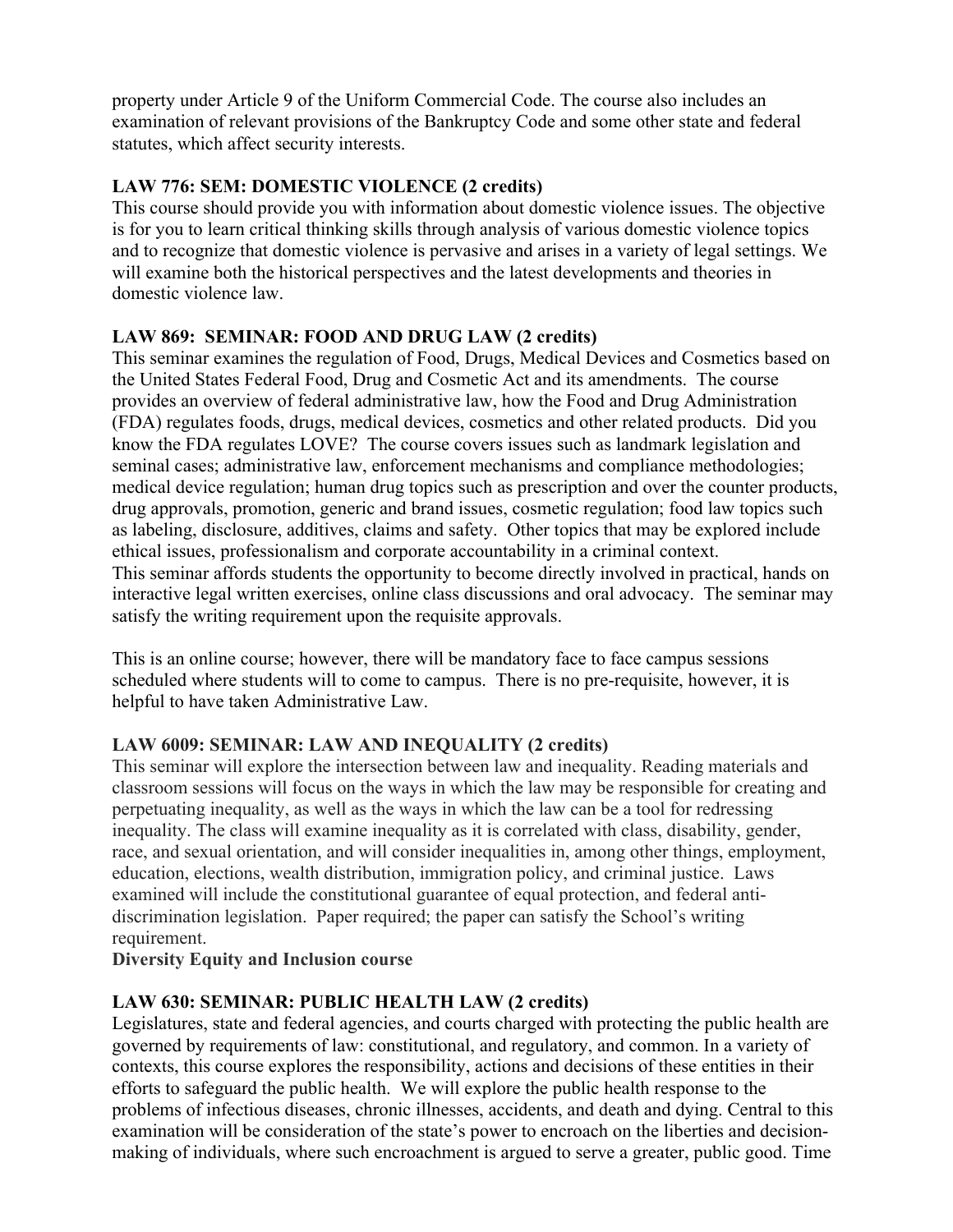permitting; we may also explore such issues as civil commitment, procreation, and human experimentation and clinical research.

# **LAWD 6217: SEMINAR: PUBLIC HEALTH LAW & INEQUALITY (2 credits)**

Legislatures, state and federal agencies, and courts charged with protecting the public health are governed by requirements of law: constitutional, regulatory, and common. In a variety of contexts, this course explores the responsibility, actions, and decisions of these entities in their efforts to safeguard the public health. We will focus on the ways that, in some cases, decisions may have unequal and negative impacts on certain groups and communities. We will explore the public health response to various problems, including the current COVID-19 pandemic (and its antecedents), other infectious and contagious diseases, and chronic illnesses, among other topics. Central to this examination will be consideration of the state's power to encroach on the liberties and decision-making of individuals, where such encroachment is argued to serve a greater, public good; and how such exercise of power may result in inequality and disparate treatment and outcomes for various groups and communities. Time permitting, we may also explore such issues as civil commitment, procreation, and human experimentation and clinical research.

As a seminar, this course carries an expectation that students will attend and participate consistently. The discussions for each week will be guided and informed by a series of weekly reaction papers, which students will submit in advance of class. The last few weeks of the semester will be given over to students' presentations on a topic of their choice, relating to one or more of the papers they have written. The topics will be approved in advance, and discussed with the professor(s). Final grades will be based on the reaction papers, participation in class discussions, and the presentation. There is no examination in this course.

Students wishing to write a single, longer paper, may do so in lieu of the shorter reaction papers described above. Any student wishing to pursue this option should so inform the professor(s) not later than the end of the second class of the semester. **Diversity Equity and Inclusion course**

#### **LAW 6014: SEMINAR: SELECTED TOPICS IN FOOD & DRUG LAW: Product Classification, Dietary Supplements, Globalization, Veterinary and Tobacco Products Regulation (2 credits)**

This seminar will explore product classification, dietary supplements, veterinary products, tobacco products regulation, globalization and specialized legal issues specifically under the United States Federal Food, Drug and Cosmetic Ave and related laws such as unfair practices within the jurisdiction of the topics. Other subjects that may be explored include legislative initiatives, jurisdictional issues, industry accountability, constitutional issues, ethical questions, economic matters, product liability and the political milieu. This seminar affords students the opportunity to become directly involved in practical, hands on, various interactive legal written exercise, online discussions and oral advocacy. This seminar may satisfy the writing requirement upon the requisite approvals.

This is an online seminar; however, there will be face to face campus sessions scheduled where students are required to meet at the DE law campus. The dates for these meetings are posted by the Registrar.

# **LAW 773: STATE CONSTITUTIONAL LAW (2 credits)**

This course examines the significance of state constitutions, their role in our federal system, and competing approaches to their interpretation. Particular emphasis is placed on the importance of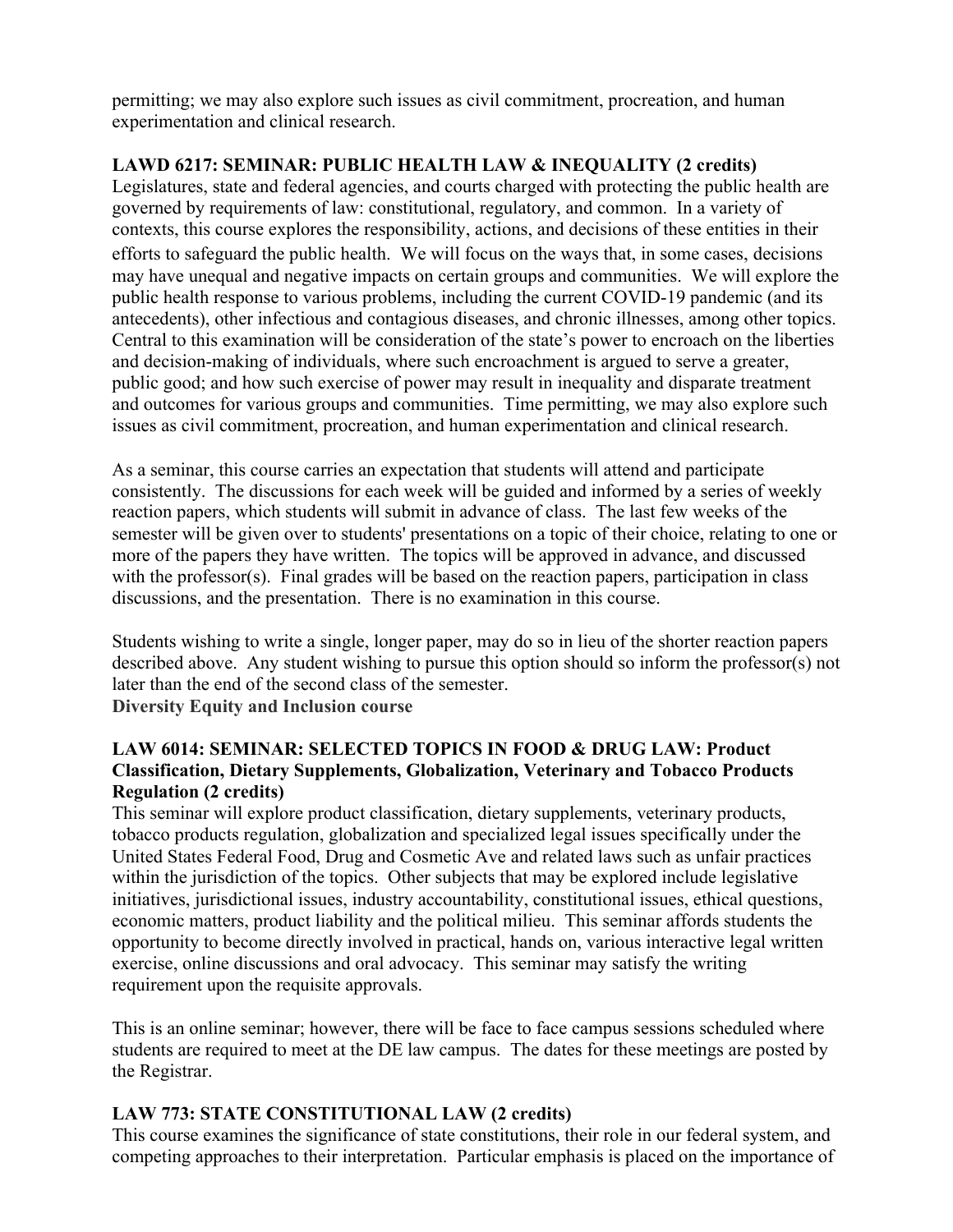state declarations of rights in providing guarantees in addition to, and different from, federal guarantees of individual rights, and on separation of power issues. Other topics include local government, public education, state and local taxation, limits on debt and expenditures, and the processes of amending or revising state constitutions.

**Prerequisite:** LAW 602: Constitutional Law

# **LAW 6218: TECHNOLOGY AND ADVANCED TRIAL ADVOCACY (2 credits)**

The strategic planning and effective use of Technology and the art of trial advocacy, a skills program. The students will be taken through the stages of preparing for a pretrial conference, including the techniques of exhibit marking and disclosure of exhibits to be used at trial in a criminal case. Effective application of tools in use at trial will be emphasized, such as the use of document cameras, Powerpoint and exhibit management software. Students will be graded on their presentations in opening statement, client prep and examination, motions *in limine* and closing arguments.

#### **Satisfies Graduation Requirement:** Skills

# **LAW 518: TORTS I (4 credits)**

This course examines and analyzes the general theories of tort liability for injuries to persons or property; intentional misconduct, negligence liability. The course may also introduce principles and theories of products liability. Defenses to all theories of liability are also covered.

# **LAW 6171: TORTS II (2 credits)**

Torts II covers a number of topics not addressed in depth in Torts I. These will include: defamation and privacy; fraud and other business torts; an introduction to products liability; and damages. Other topics possibly to be included are: nuisance; statutory torts, such as wrongful death, survival and joint and several liability; and abnormally dangerous activities. This class is open to first year students only.

**Prerequisite**: Law 518: Torts

# **LAW 753: TOXIC TORTS (3 credits)**

The rapid growth of toxic substances litigation raises unique legal questions. This course examines both the substantive and procedural problems related to toxic tort litigation, with emphasis on toxic product litigation; environmental contamination; occupational exposure; causation and scientific evidence; statutes of limitations; new theories (e.g. claims for increased risk of disease, medical monitoring); government liability; and mass torts. Substances addressed may include asbestos, prescription drugs, hazardous waste, blood and blood products, lead paint, workplace chemicals, pesticides, and tobacco products. The focus of the course is on preparing students to be familiar with new claims and strategies as they enter the world of toxic substances litigation. This course does not require pre-knowledge of environmental law or products liability. The course includes a substantial introduction to products liability law, which is tested on the bar.

# **LAW 781: TRIAL METHODS (3 credits)**

Trial Methods is a semester-long course focusing on oral trial practice skills and on strategy and planning for civil or criminal trials. One hour each week will be devoted to lectures and demonstrations of trial skills. Two hours each week will be devoted to simulation exercises under the supervision of experienced practitioners and judges. The course will conclude with a short jury trial. Trial Methods is graded pass/fail. Students may not earn credit for both Trial Methods and I.T.A.P.

**Prerequisite:** LAW 836: Evidence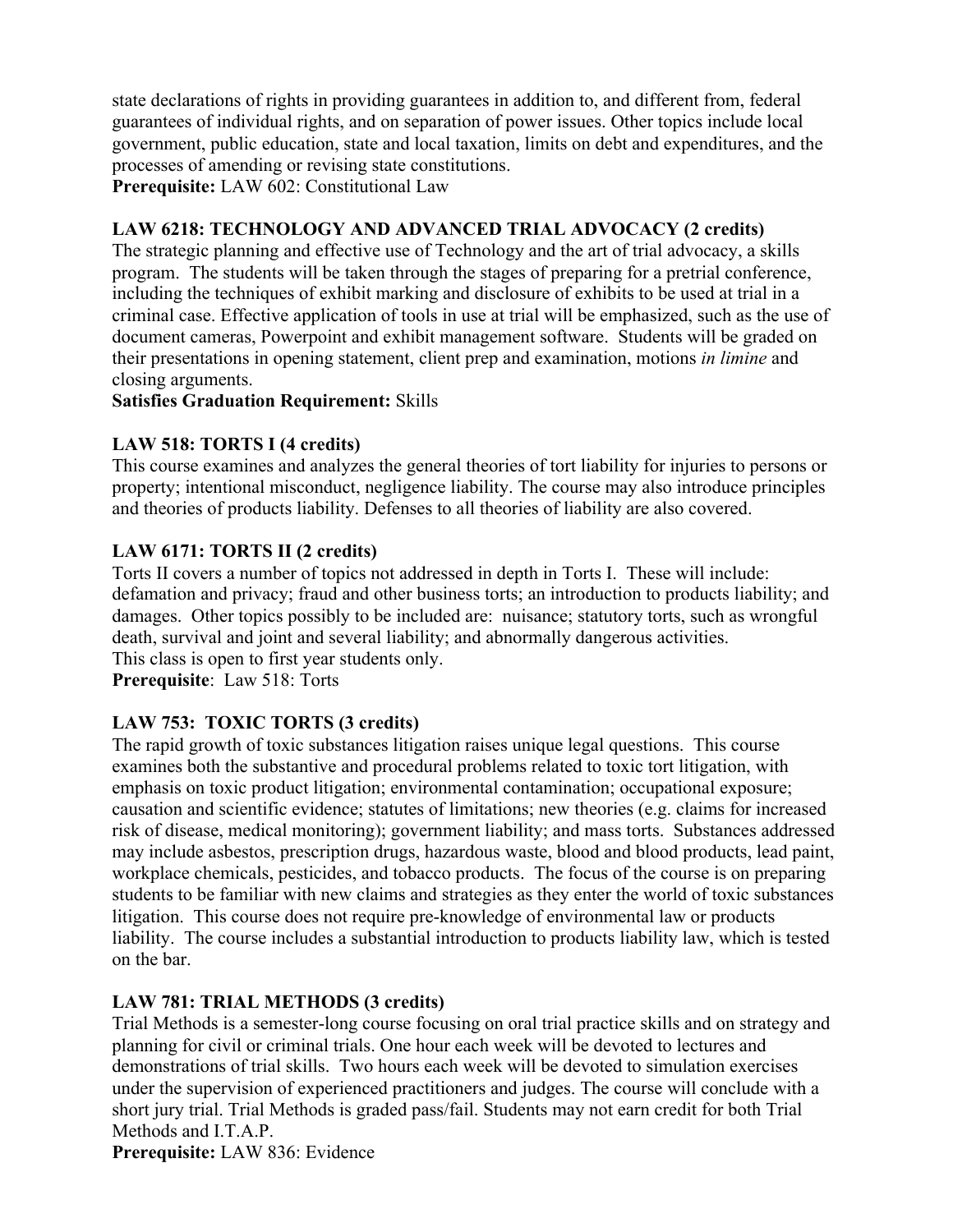#### **Satisfies Graduation Requirement:** Skills

# **LAW 912: VETERANS LAW CLINIC (6 credits)**

The Veterans Law Clinic (VLC) provides free legal representation to low-income, disabled veterans and their dependents for appeals to the U.S. Department of Veterans Affairs and the U.S. Court of Appeals for Veterans Claims. The clinic handles cases regarding disability compensation, needs-based pension, Section 1151 claims (malpractice-type claims against the VA), VA overpayment waivers, and dependency and indemnity compensation (survivor benefit). The Clinic also handles discharge upgrade applications and wills and related documents. Students assist clients through all phases of a case: intake and initial interviews, investigation and gathering of documentary evidence, working with forensic experts, filing petitions, representing clients at hearings, and appellate brief writing. Students also attend the Clinic's Veterans Assistance Days, in which Clinic attorneys provide one-hour, free consultations to veterans. During fall/spring semesters, the clinic class meets once a week, usually in the evening. Generally, students are enrolled for six credits and are expected to spend 20 hours per week working in the Clinic. Students can enroll for fewer credits with Clinic permission. Summer students operate on a compressed schedule. **Prerequisites:** LAW 720: Professional Responsibility and LAW 836: Evidence

#### **Satisfies Graduation Requirement:** Skills

# **LAW 892: WHITE COLLAR CRIME (2 credits)**

This course surveys white collar and business entity offenses in the federal system, such as conspiracy, mail and wire fraud, and RICO. The responsibility of corporations and their directors and officers for crime will be examined in this post-Enron legal environment, as will the roles of the prosecutor and the defense attorney in the investigation, prosecution, and disposition of business crime.

# **Satisfies Graduation Requirement**: Skills

# **LAW 770: WIDENER LAW REVIEW BOARD (1 OR 2 credits)**

Please contact Widener Law Review for more information.

# **LAW 762: WIDENER LAW REVIEW NOTE (1 credit)**

Please contact Widener Law Review for more information.

# **LAW 763: WIDENER LAW REVIEW STAFF (1 credit)**

Please contact Widener Law Review for more information.

# **LAW 834: WILLS AND TRUSTS (4 credits)**

The course covers interstate succession; testamentary capacity; execution, revocation and component parts of wills; interpretation of wills; constructive trusts; will substitutes; creation and interpretation of inter vivo and testamentary trusts; future interests; the Rule Against Perpetuities; and ethical and practical considerations in drafting wills and trusts. If time permits, the course may cover charitable trusts; powers of appointment; fiduciary responsibility; administration of trusts and estates; introduction to estate and gift tax law.

# **LAW 807: WOLCOTT FELLOWSHIP (3 credits)**

Wolcott fellows are appointed each spring for judicial clerkships which begin the following fall. They are chosen from among regular division students entering their third year and extended division students entering their third and fourth year. Fellows receive credit and a scholarship to clerk for justices of the Delaware Supreme Court during the school year. Successful applicants